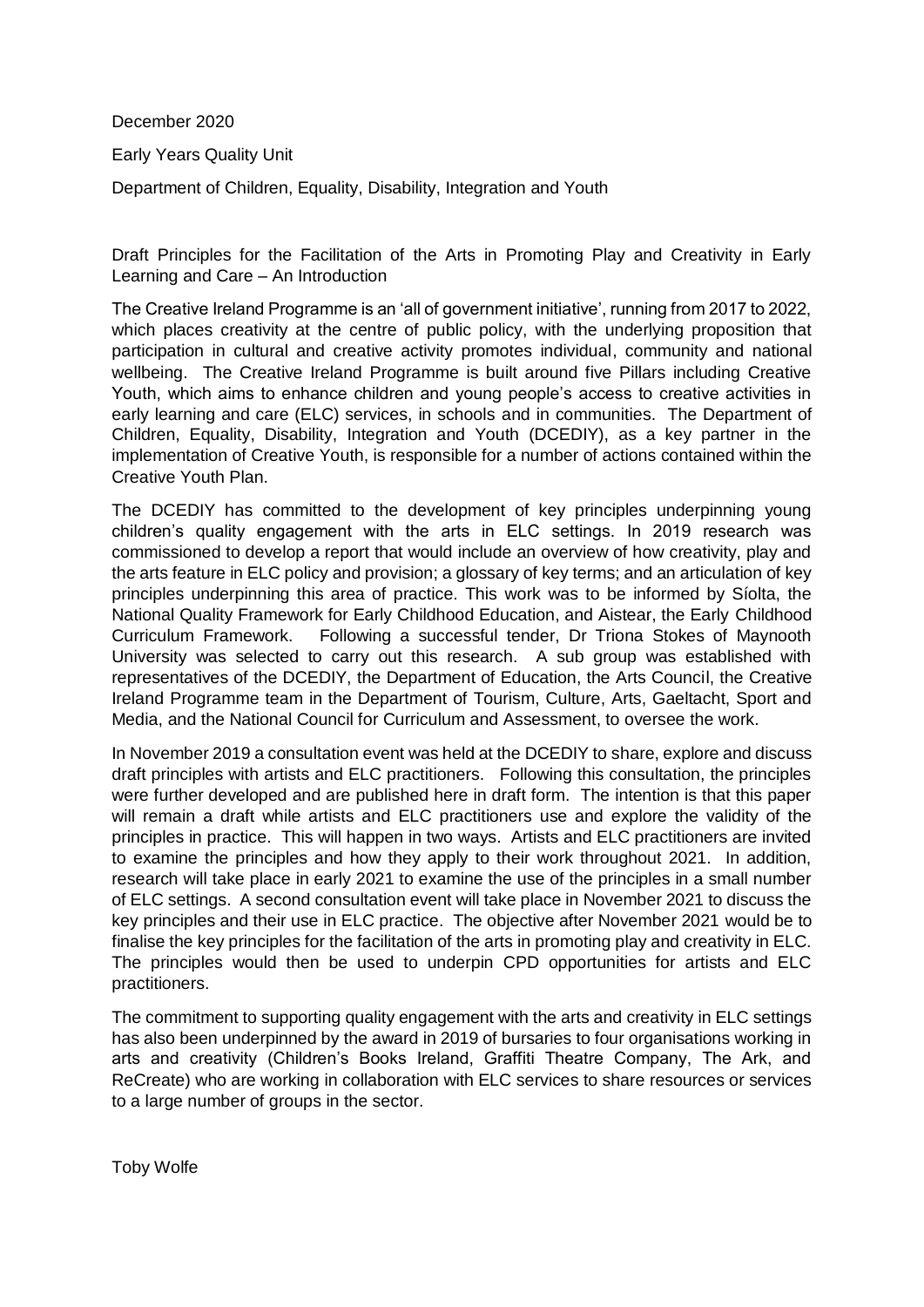## **Preamble to the Draft Principles**

This *Discussion Paper on Facilitating the Arts in Early Learning and Care: Towards Best Practice* incorporates *Draft Principles for Facilitating the Arts in Promoting Play and Creativity in Early Learning and Care.*

The discussion paper has been commissioned by the Department of Children, Equality, Disability, Integration and Youth (DCEDIY) in conjunction with Creative Ireland, to examine principles for facilitating the arts in early learning and care, placing particular focus on play and creativity. It sets out draft principles for facilitating the arts which espouse the trusting relationships and supportive environments necessary for young children to have positive experiences of the arts. The principles for facilitating the arts contained in this discussion document will inform the design of a subsequent programme of Continuing Professional Development (CPD) in the Early Years.

While the *Draft Principles for Facilitating the Arts in Promoting Play and Creativity in Early Learning and Care* can be referenced for use with older children, in this document, early learners refer to the period of birth to six years. These principles have been written with close reference to *Síolta: The National Quality Framework for Early Childhood Care and Education in Ireland* (2006) and *Aistear: The Early Childhood Curricular Framework* (NCCA, 2009) (See pages 1-8 for details).

Young children are viewed as contributing citizens with entitlements to opportunities and supports for their learning and development as set out in government policy (*National Children's Strategy,* 2000*; First 5: A Whole-of-Government Strategy for Babies, Young Children and their Families,* 2018). Thus, the vision for the child in this document is that of active and agentic creator within his or her individual learning communities of home, local community, and early learning and care setting. Under Article 29 (UNCRC, 1989), the aims of education include the development of the child's talents and abilities to his/her full potential. According to Síolta Standard 1 (2006:1):

*Ensuring that each child's rights are met requires that she/he is enabled to exercise choice and to use initiative as an active participant and partner in her/his own development and learning.*

The *Draft Principles for Facilitating the Arts in Promoting Play and Creativity in Early Learning and Care* are presented overleaf as individual statements with related aspects listed beneath. They are grouped in sequence, starting with the child, and extending to factors supporting arts facilitation practice. Following the presentation of *Draft Principles for Facilitating the Arts in Promoting Play and Creativity in Early Learning and Care*, and an overview of the policy context, a rationale for the inclusion of the principles is provided in the form of a literature review which describes play and creativity in the arts, and provides an evidence base for each of the four combined statements which constitute the principles overleaf.

# *Draft Principles for Facilitating the Arts in Promoting Play and Creativity in Early Learning and Care*

#### **Children are creative…**

-with intrinsic human qualities, desires and capacities which enable creative and imaginative arts expression, given ample time and opportunity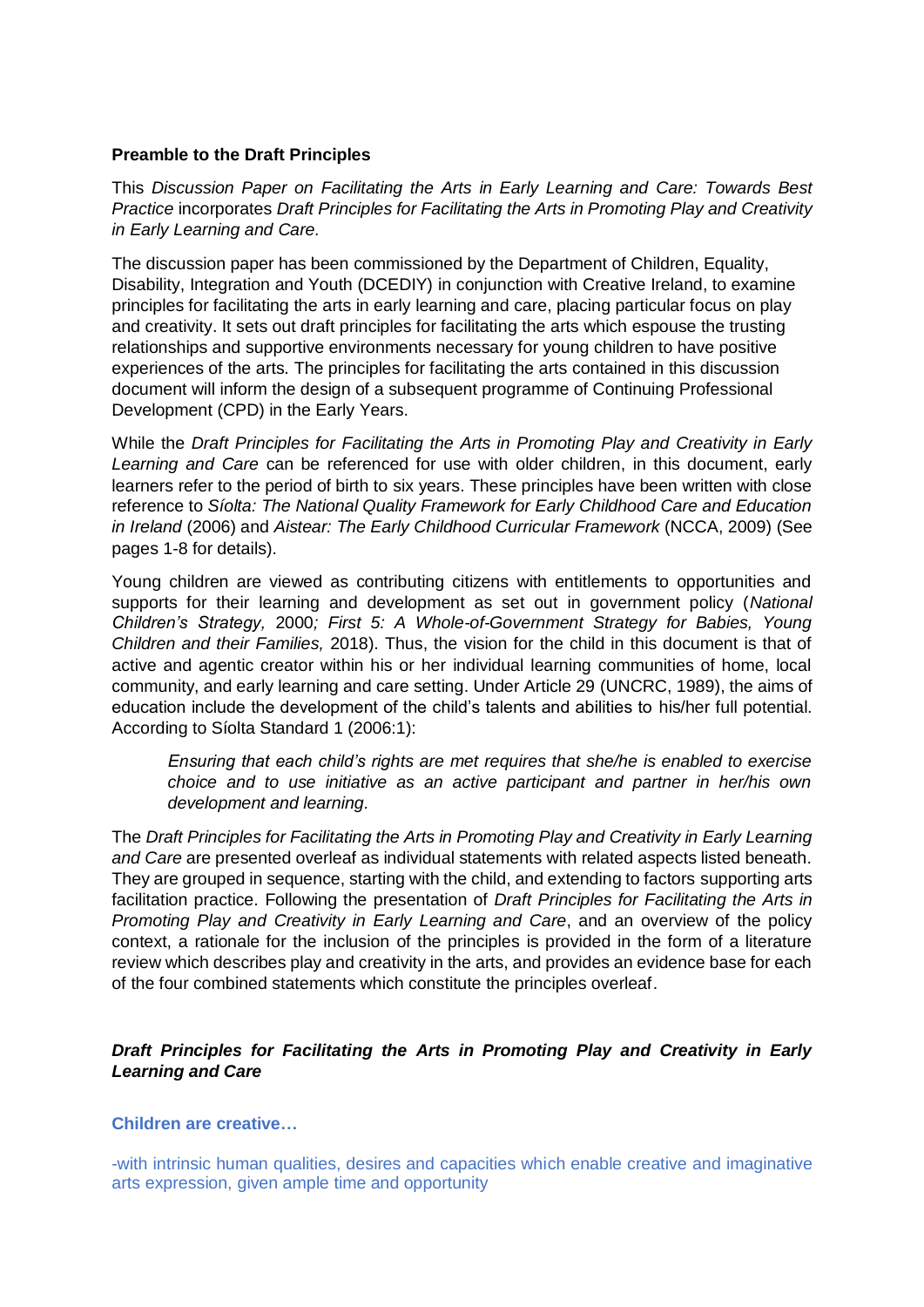-with an innate sense of curiosity and a propensity for fun and joy, which can be fostered and developed through access to different art forms and experiences

-with pathways to self-knowledge through individual artistic exploring and creating, which can foster a sense of agency and belonging

-with insights offered into their unique nature, dispositions and identities through artistic contributions, regardless of age, background or ability.

**Facilitator's note***: The supporting adult notices the child's creative expression in his or her unique ways of communicating ideas through the arts. When encouraged to take the lead in artistic experimentation, the child can learn more about him/herself and the art form(s) and share this using his/her chosen means.*

#### **Children's creative expression must be valued and nurtured…**

-through the creation of a secure environment in which supporting adults recognise and honour children's artistic choices and expressions

-by building relationships of trust with playful, supporting adults, who tailor support for children to engage in, create and respond to art works individually, and as a community

-through regular access to provocations and stimulants including natural materials and outdoor play and aesthetically rich indoor environments

-through facilitating access to a variety of art works and forms in a variety of settings.

**Facilitator's note:** *By cultivating an atmosphere of trust in which the child can explore the arts and create alone, and with others, the adult offers support. Sometimes the child needs extra time or additional material to inspire him/her, develop ideas or progress art works or explorations*.

#### **Children's creative capacities can be developed…**

-with adequate time and frequency of opportunity to play and create in the arts

-with the provision of sensory, aesthetic and loose materials, encouraging multiple interpretations and symbolic use

-through playful engagement with others, including supporting adults affirming effort and encouraging perseverance in artistic pursuits

-through supporting adults observing and posing questions and challenges that invite flexible, critical and creative thinking and expression.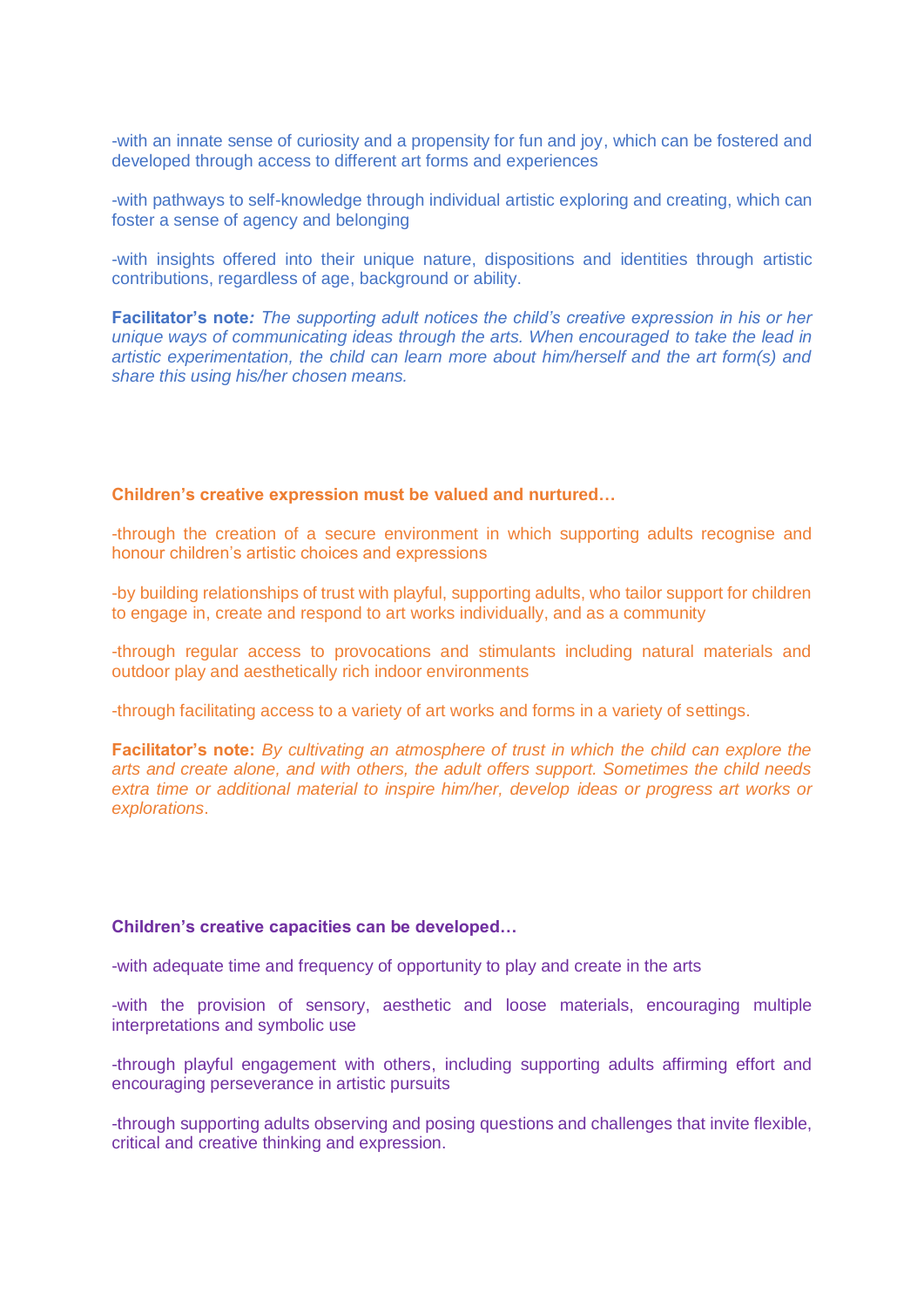**Facilitator's note:** *When adult-supported opportunities are offered to children to play and create in the arts, their artistic efforts and contributions are affirmed. Children can be encouraged to try new and different approaches to their arts endeavours through the provision of access to a variety of environments and materials, and in conversation with a supporting adult.*

## **Facilitating the Arts is a play-based and creative process…**

-with integrated experiences supporting the child's development and emotional growth

-which observes, documents and follows the child's lead, pace and interests

-which is felt in the body and mind and can be experienced as a state of flow

-with possibilities for elevated learning, where children are making connections and deepening their understanding

-from which products or works with and for children may emerge, but not in every instance

-which can be prompted or progressed by the facilitator in the provision of further support or additional materials.

**Facilitator's note:** *Supporting adults facilitating first-hand experience and deep engagement with the arts offers processes which allow children to learn for and about themselves, and about the art form(s). Sometimes this will involve making and sharing art works or responding to the art works of others*.

## **Discussion Paper on Facilitating the Arts in Early Learning and Care: Towards Best Practice Principles**

Policy developments in the early childhood sector, as well as in the collaborating arts and education sectors are outlined to serve as context for the discussion paper. These reflect recent governmental policy publications, including the *Creative Ireland Strategy* (2017-2022), and *First 5: A Whole-of-Government Strategy for Babies, Young Children and their Families* (2018-2028).

#### **Introducing the Early Childhood Care and Education Context**

A number of significant developments within the early childhood sector inform the background to this discussion paper. Such developments include an increase in workforce qualifications and universal pre-school education, further to the establishment of quality and curriculum frameworks and the ongoing revision of the Irish Primary School Curriculum (PSC, 1999). Each of these developments informs the discussion paper and will be addressed as part of the *National Early Years Strategy* (2013), proceeded by *First 5: A Whole-of-Government Strategy for Babies, Young Children and their Families* (2018-2028).

Síolta*: The National Quality Framework for Early Childhood Education* (CECDE, 2006), referred to as *Síolta*, and *Aistear*: *The Early Childhood Curricular Framework (NCCA, 2009)*.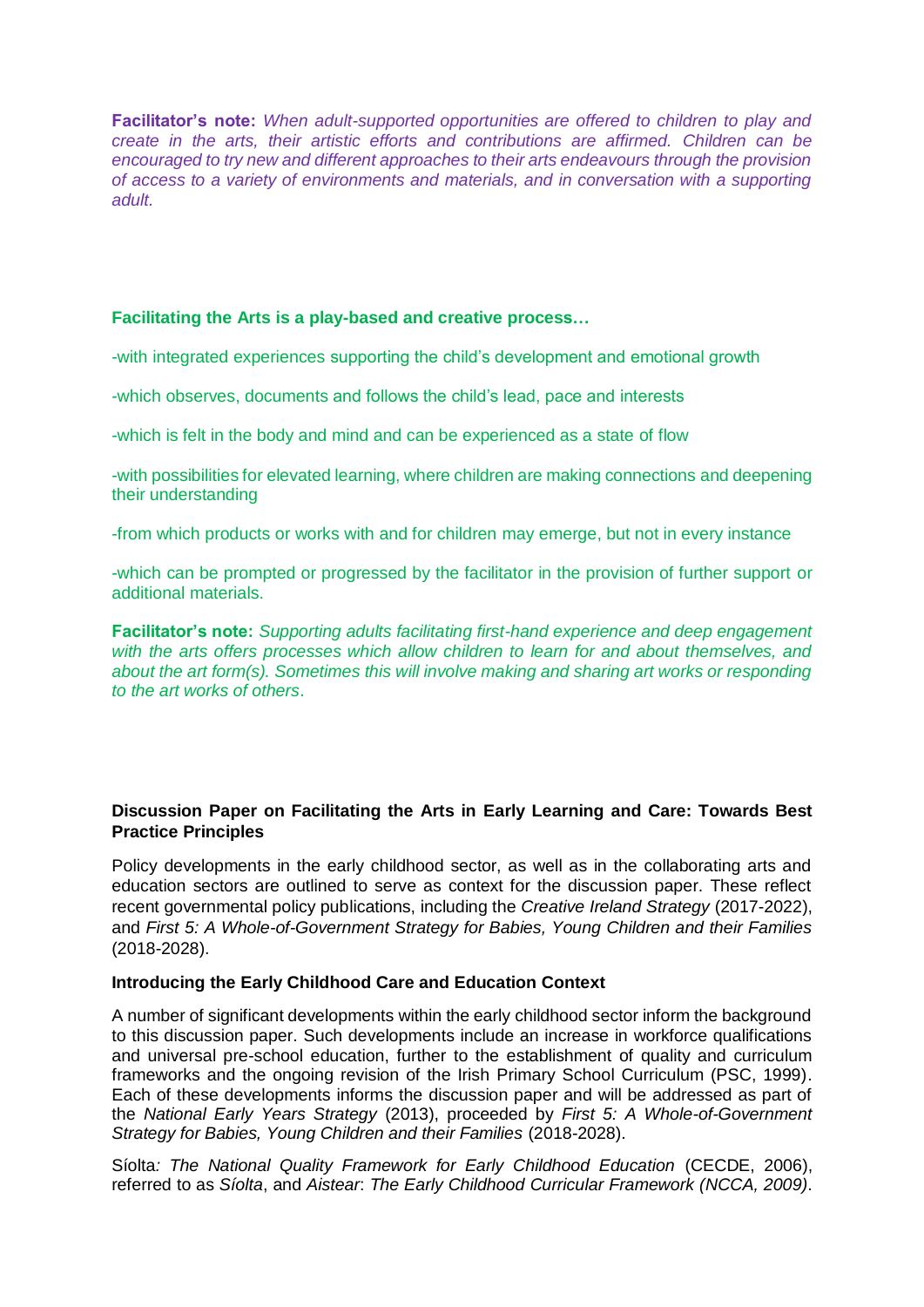*Síolta* (CECDE, 2006) supports and assesses improvements in quality of practice in Early Childhood Care and Education (ECCE) from birth to six years. It comprises Principles, Standards and Components of Quality which represent the multiplicity of factors that inform quality in education and care settings. Twelve principles set out the vision for the framework, which finds practical application in ECCE through sixteen standards. These stipulate the child's right to be actively engaged in his or her learning and development as an agentic partner, with seventy-five quality components of practice further supported by 'signposts for reflection'.

The twelve principles of *Síolta* (CECDE,2006) are listed in Table 1:

| The Principles of Síolta: The National Quality Framework for Early Childhood Education |                       |                                                                             |  |  |  |
|----------------------------------------------------------------------------------------|-----------------------|-----------------------------------------------------------------------------|--|--|--|
|                                                                                        | $\blacktriangleright$ | Early childhood is a significant and distinct time in life that must be     |  |  |  |
|                                                                                        |                       | nurtured, respected, valued and supported in its own right.                 |  |  |  |
|                                                                                        | $\blacktriangleright$ | The child's individuality, strengths, rights, and needs are central in the  |  |  |  |
|                                                                                        |                       | provision of quality early childhood experiences.                           |  |  |  |
|                                                                                        | ➤                     | Parents are the primary educators of the child and have a pre-eminent       |  |  |  |
|                                                                                        |                       | role in promoting her/his well-being, learning and development.             |  |  |  |
|                                                                                        | $\blacktriangleright$ | Responsive, sensitive, and reciprocal relationships, which are consistent   |  |  |  |
|                                                                                        |                       | over time, are essential to the wellbeing, learning and development of the  |  |  |  |
|                                                                                        |                       | young child.                                                                |  |  |  |
|                                                                                        | ➤                     | Equality is an essential characteristic of quality early childhood care and |  |  |  |
|                                                                                        |                       | education.                                                                  |  |  |  |
|                                                                                        | $\blacktriangleright$ | Quality early childhood settings acknowledge and respect diversity and      |  |  |  |
|                                                                                        |                       | ensure that all children and families have their individual, personal,      |  |  |  |
|                                                                                        |                       | cultural, and linguistic identity validated.                                |  |  |  |
|                                                                                        | $\blacktriangleright$ | The physical environment of the young child has a direct impact on          |  |  |  |
|                                                                                        |                       | her/his well-being, learning and development.                               |  |  |  |
|                                                                                        | $\blacktriangleright$ | The safety, welfare and well-being of all children must be protected and    |  |  |  |
|                                                                                        |                       | promoted in all early childhood environments.                               |  |  |  |
|                                                                                        | ➤                     | The role of the adult in providing quality early childhood experiences is   |  |  |  |
|                                                                                        |                       | fundamental.                                                                |  |  |  |
|                                                                                        | $\blacktriangleright$ | The provision of quality early childhood experiences requires               |  |  |  |
|                                                                                        |                       | cooperation, communication, and mutual respect.                             |  |  |  |
|                                                                                        | $\blacktriangleright$ | Pedagogy in early childhood is expressed by curricula or programmes of      |  |  |  |
|                                                                                        |                       | activities which take a holistic approach to the development and learning   |  |  |  |
|                                                                                        |                       | of the child and reflect the inseparable nature of care and education.      |  |  |  |
|                                                                                        | ⋗                     | Play is central to the well-being, development and learning of the young    |  |  |  |
|                                                                                        |                       | child.                                                                      |  |  |  |

Table 1: The Twelve Principles of *Síolta* (CECDE, 2006)

# **Aistear: The Early Childhood Curricular Framework (NCCA,2009)**

'*Much of children's early learning and development takes place through play and hands-on experiences. Through these, children explore social, physical, and imaginary worlds. These experiences help them to manage their feelings, develop as thinkers and language users, develop socially, be creative and imaginative, and lay the foundations for becoming effective communicators and learners' (Aistear, NCCA, 2009:11)*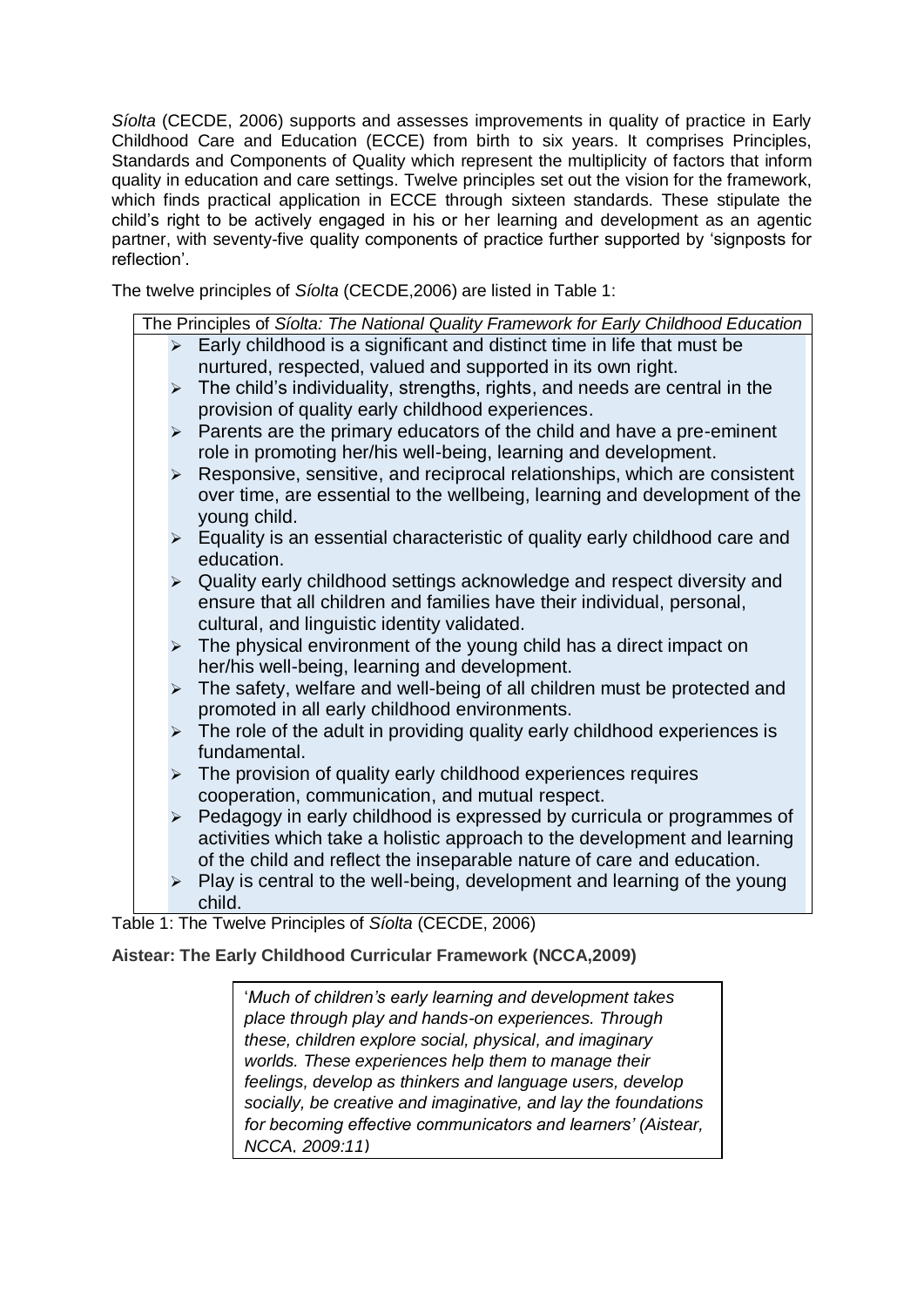*Aistear,* meaning *journey,* is a curriculum framework which describes the types of learning that are important for young children, and offers ideas and suggestions with regards to how this learning might be nurtured and developed. In terms of children's learning, dispositions, values and attitudes, skills, knowledge, and understanding are considered. To preface the introduction of *Aistear: The Early Childhood Curricular Framework (2009)*, four research papers were commissioned by the NCCA in 2007, which are summarised in Table 2:

Summary of *Early Childhood: How Aistear was Developed. Research Papers* (NCCA)

'The Relationship between Education and Care' (Hayes, 2007)

emphasises the key role the adult plays in a nurturing pedagogy, through encouraging playful interactions and behaviours, and observing, interpreting, and reflecting upon children's contributions in planning for future learning opportunities.

'Early Learning and Development' (French, 2007)

examines the nature of caring, trusting, and respectful relationships in learning with and from other learners, including adults. The importance of children using their senses and their imagination as means of learning is highlighted, in addition to the importance of activities which challenge the child both indoors and outdoors.

'Play as a Context for Early Learning and Development' (Kernan, 2007)

explores different types of play and conditions necessary for quality play such as time, space and rich learning environments. The role of the playful adult, in establishing and supporting play is emphasised, with reference to the parent and the professional.

'Supporting Children's Early Learning through Formative Assessment' (Dunphy, 2008)

proposes a narrative approach to assessment, whereby a rich picture of a child's learning can be attained through a variety of means, such as through stories, notes and photographs collated in everyday activity, which focus on developing dispositions, attitudes and values, skills, knowledge and understandings.

Table 2: Summary of *Early Childhood: How Aistear was Developed. Research Papers* (NCCA)

Throughout the research papers commissioned by the NCCA and summarised in Table 2, the child is viewed as competent and capable learner, supported by the caring adult who provides rich and stimulating environments and nurtures curiosity and wonder in learning. *Aistear*: *The Early Childhood Curricular Framework (2009)* (referred to hereafter as *Aistear*) depicts the child as an active, confident, and agentic learner. The active child learns through first-hand experiences, in exploration and experimentation with materials and in interaction with others, 'whereby children learn by doing, using their senses to explore materials and objects around them with others' (Aistear, 2009:10). The agentic child can exercise choice and control in relation to his or her creative play and move towards independence by making choices (Hayes, 1993; French, 2013). Agency is necessarily balanced with due regard for others and the parameters of an early learning and care environment.

Each of the twelve principles in *Aistear* constitute a short statement, accompanied by an interpretation of the principles from the perspective of the child. The adult's role in supporting and developing learning is highlighted. *Aistear* is based on twelve principles of early learning and development which are presented in three groups in Table 3:

| Aistear   Principles of Early Learning and Development                |
|-----------------------------------------------------------------------|
| The first group concerns children and their lives in early childhood: |
| The child's uniqueness                                                |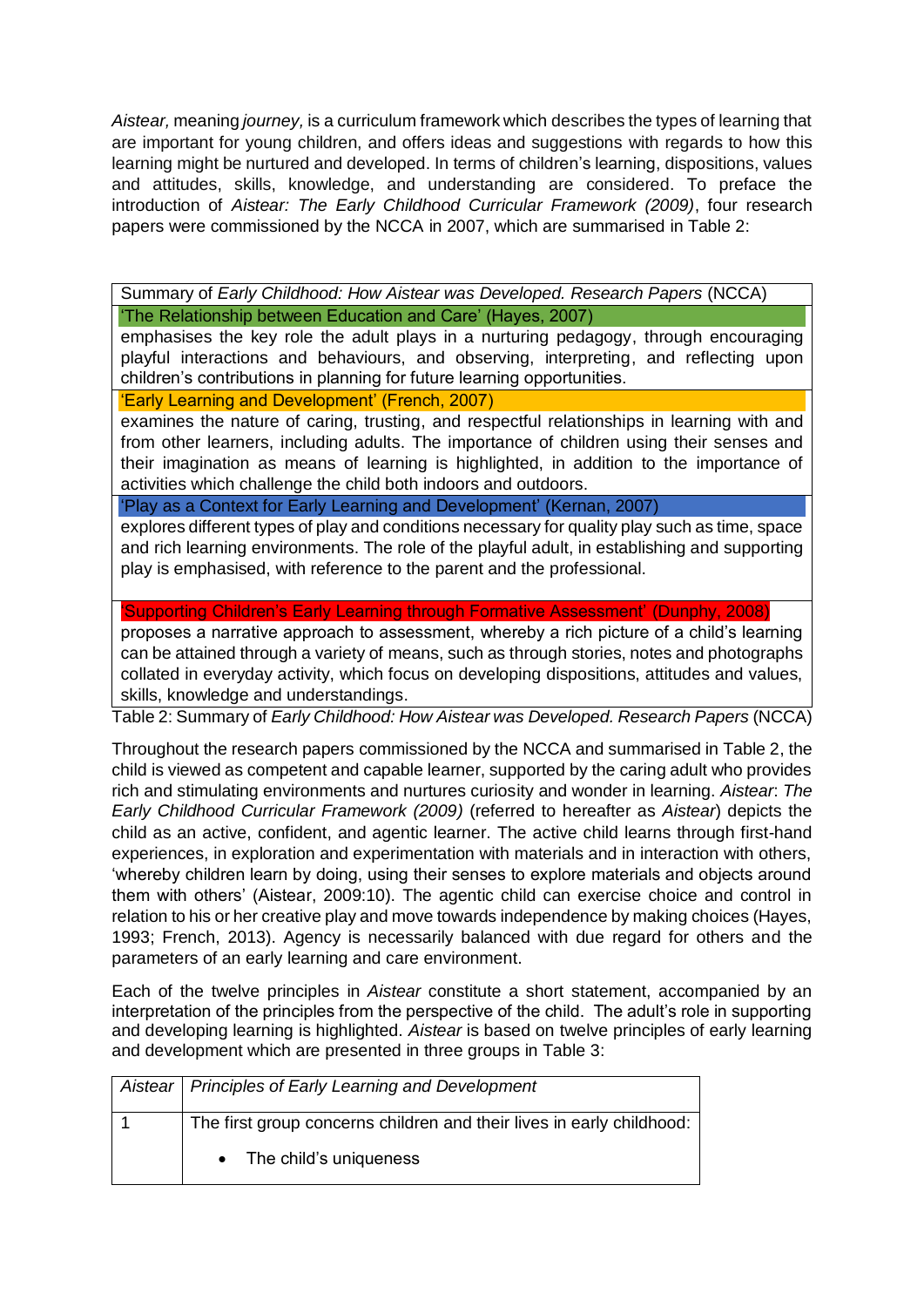|                | Equality and diversity                                       |  |
|----------------|--------------------------------------------------------------|--|
|                | Children as citizens.                                        |  |
| $\overline{2}$ | The second group concerns children's connections with others |  |
|                | Relationships                                                |  |
|                | Parents, family and community                                |  |
|                | The adult's role                                             |  |
| 3              | The third group concerns how children learn and develop:     |  |
|                | Holistic learning and development                            |  |
|                | Active learning                                              |  |
|                | Play and hands-on experiences                                |  |
|                | Relevant and meaningful experiences<br>$\bullet$             |  |
|                | Communication and language                                   |  |
|                | The learning environment.                                    |  |

*Table 3: Twelve Principles of Early Learning and Development*

*Aistear (2009)* comprises four interconnected themes, *Well-being, Identity and Belonging, Communicating,* and *Exploring and Thinking*. For the purposes of this document, the theme of *Identity and Belonging* will be introduced, followed by *Exploring and Thinking, Communicating* and *Well-being.*

*Identity and Belonging* concerns the child's positive sense of self as a citizen with a contribution of value to make, both as a family and community member. In partnership with the adult, the child is supported to express him or herself creatively and through a variety of types of play. Resourcing play stipulates the representation of diverse cultures and races, for example, through the provision of dolls with various skin tones, and the inclusion of a variety of eating utensils, from chopsticks to cutlery.

*Exploring and Thinking* involves children making sense of their world, questioning, and investigating through the formation, testing, and refinement of ideas through play. As part of '*Aim 3: Children will explore ways to represent ideas, feelings, thoughts, objects and actions through symbols',* improvising, moving, playing, talking, writing, story-telling, music and art can be used by children to express feelings, thoughts and ideas. Under *Aim 2*, children, in partnership with the adult, '*use their creativity and imagination to think of new ways to solve problems.'* 

*Communicating* offers children access to multiple modes of expression for different purposes and uses. Forms of communication, including non-verbal communication, includes the use of the body, as well as the voice in creative and imaginative expression, for example, through creating art, dance, story, sculpture, and sign language. The role of the adult involves the support of children's creative expression from art and cookery, to scientific exploration and storytelling. The supportive adult fosters the child's growing confidence in trying new things, risk-taking and thinking creatively.

*Well-being* focuses both on the children's physical well-being and their psychological wellbeing, to express their thoughts and feelings, to play and work with others, and to deal with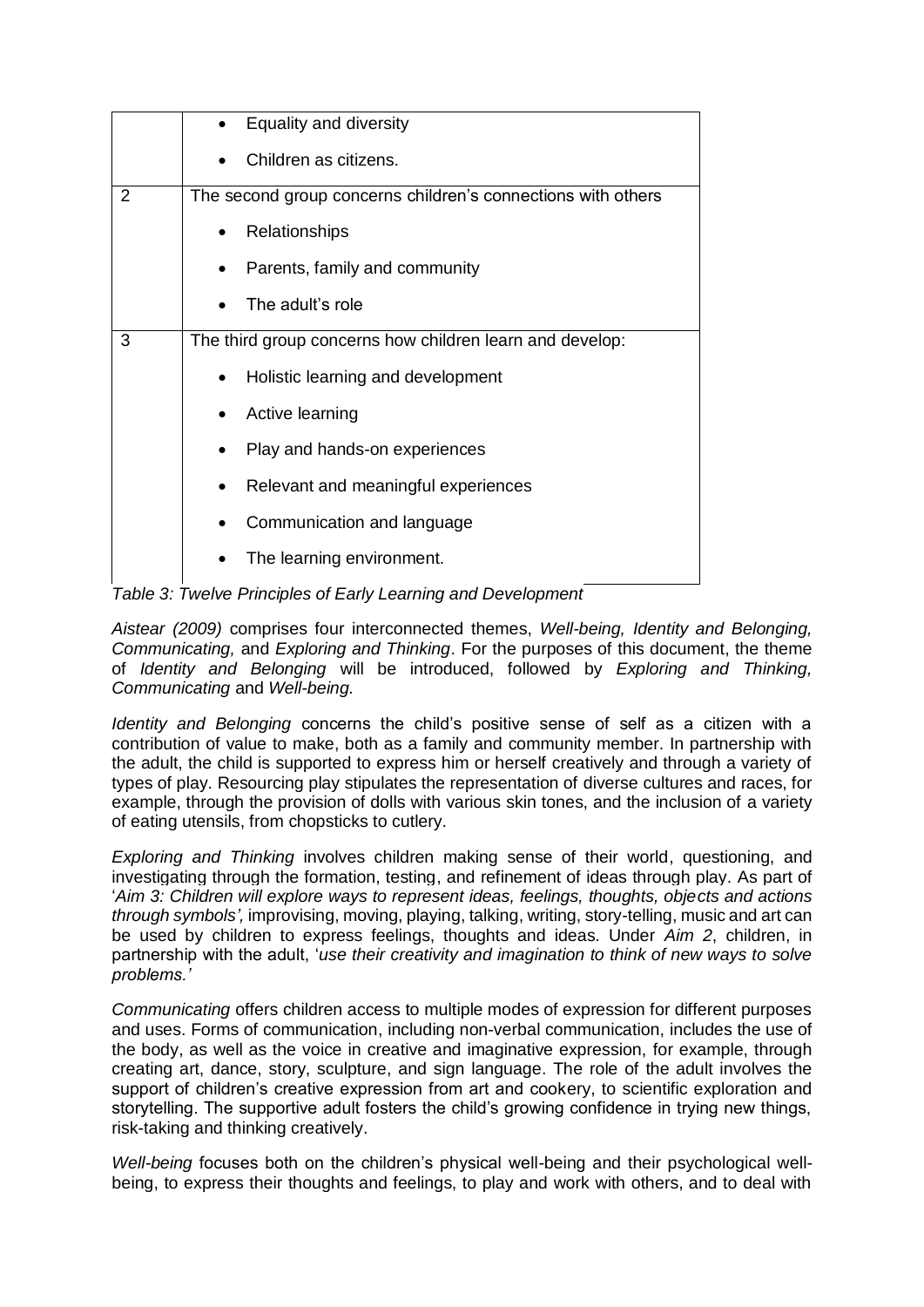challenges. *Aim 3* of the well-being strand is *Children will be creative and spiritual*. Some of the associated learning goals are of specific relevance and are, therefore, highlighted in Table 4:

| <b>Aistear Themes</b>                             | <b>Well-being</b><br><b>Learning Goals</b>                                       |  |  |
|---------------------------------------------------|----------------------------------------------------------------------------------|--|--|
| Aims                                              |                                                                                  |  |  |
| Aim 3: Children will be creative<br>and spiritual | In partnership with the adult, children will:                                    |  |  |
|                                                   | 1. Express themselves creatively and experience the<br>arts                      |  |  |
|                                                   | 2. Express themselves through a variety of types of<br>play                      |  |  |
|                                                   | 3. Develop and nurture their sense of wonder and<br>awe                          |  |  |
|                                                   | 4. Become reflective and think flexibly                                          |  |  |
|                                                   | 5. Care for the environment                                                      |  |  |
|                                                   | 6. Understand that others may have beliefs and<br>values different to their own. |  |  |

*Table 4: Aim 3 of the Well-being strand of Aistear (2009), Children will be creative and spiritual* 

Further to the National Early Years Strategy (2013) recommendation for the creation of specific supports, the *Síolta* Quality Assurance Programme (2013) formulated a ten-step supported evaluative process for early childhood providers. The Quality Assurance Programme is currently under revision within the Department of Skills and Education (DES) under *First 5: A Whole-of-Government Strategy for Babies, Young Children and their Families* (2018-2028), discussed on page 6 of the document.

*Aistear/Siolta* Practice Guidelines were published by the NCCA in 2015 to provide assistance with the planning, implementation and assessment *Aistear* (NCCA, 2009) and *Síolta* (CECDE, 2006) as a unit, to enhance the curriculum for children. Curriculum and curriculum statements are developed under the six pillars of practice, comprising: *parent partnerships, learning environment, play, planning and assessing and transitions.*

## *The Revision of the Primary School Curriculum*

Since its publication in 1999, Arts Education as a curricular area in the Irish Primary School Curriculum (PSC) has enabled children to creatively express ideas, feelings, and experiences, with such opportunities for creative expression supporting children's well-being and crosscurricular learning. Active participation in Arts Education has been considered fundamental to the child's acquisition of the knowledge, understanding, and skills associated with the Arts, including the subjects of Music, Visual Arts, and Drama.

The PSC is being revised and updated through a national consultative process with stakeholders since 2018. The proposed curriculum framework includes a focus on key competencies, including the competency of being creative. This competency recognises children's innate creativity, nurturing and promoting children's interests and opportunities for meaningful creative experiences through exploring, clarifying, and expressing ideas, feelings, and experiences. It involves:

• Participating in and enjoying creative and cultural experiences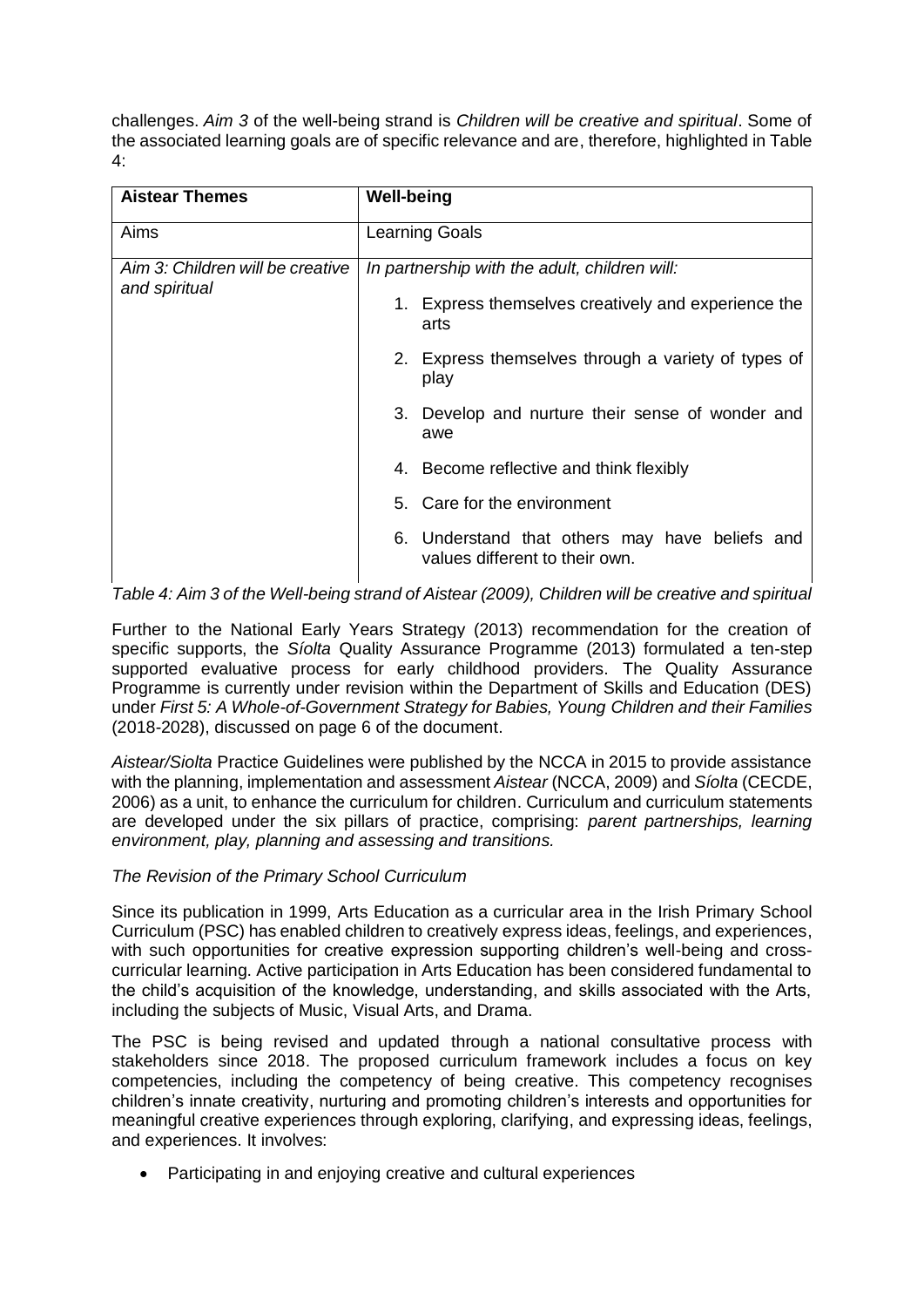- Being curious
- Being imaginative
- Being innovative
- Using creative processes
- Exploring alternative ways of communicating (NCCA, 2020).

In embedding the competency of creativity throughout the curriculum, the Primary Curriculum Review and Development (NCCA, 2020) aims to ensure children experience a broad and balanced Arts Education.

The redeveloped curriculum will be presented in five broad curriculum areas, one of which is Arts Education. It is envisaged that the broad learning outcomes of Arts Education would support learning in Visual Arts, Music and Drama, and other aspects of Arts Education such as Dance, Film and Digital Media. The framework also aims to enable schools to engage with local, national, and international initiatives and opportunities in the arts by offering more flexible time allocation options. The learning outcomes support integrated learning experiences in stages 1-2 (junior infants to second class), with children progressing towards subject-specific learning outcomes in stages 3-4 (third to sixth class). While disciplines within Arts Education have a common creative process and share transferable skills, each has its own knowledge, concepts, and skills.

The Primary Curriculum Review and Development (NCCA, 2020) acknowledges the importance of transitions and continuity and will build on earlier earning experiences from home and pre-school which have been supported by *Aistear* (NCCA, 2009). A resource being developed by the NCCA with preschools and primary schools to ease transitions and support continuity is the 'Mo Scéal' or 'my story' templates. Mo Scéal helps to tell the story of the child's learning and development, including their creative experiences. With parental consent, the information in Mo Scéal can be shared between the preschool and the primary school in the collaborative support of young children and their families.

## *ECCE Provision*

The introduction of the Early Childhood Care and Education (ECCE) programme of universal subsidy in 2009 marked the introduction of a free daily pre-school provision for all children from three years of age. This was extended to a two-year pre-school provision in 2018, further to which an income-assessed subsidy was added through the National Childcare Scheme in 2019. Early learning and care settings which serve the free daily pre-school provision are subject to Department of Education inspections with associated reports published. To this end, *A Guide to Early Years Inspection* (DES, 2018) has been developed since the period of inspections began in 2016. The guide sets out the principles and model of inspection, its stages and content focus for early years. It also stipulates the need for the opportunities to engage in activities which build positive dispositions towards the arts, among other areas (DES, 2018). This includes opportunities for children to demonstrate creativity, to express their ideas, feelings, and thoughts creatively, and to respond creatively as they engage in learning (DES, 2018). Signposts to evaluate practice that are central to this thinking are:

- Evidence that children have opportunities to engage with activities that build early positive dispositions towards the arts
- Consideration of how effectively indoor and outdoor environments and resources are used to develop children's curiosity and imagination
- Play as means of enabling creative expression.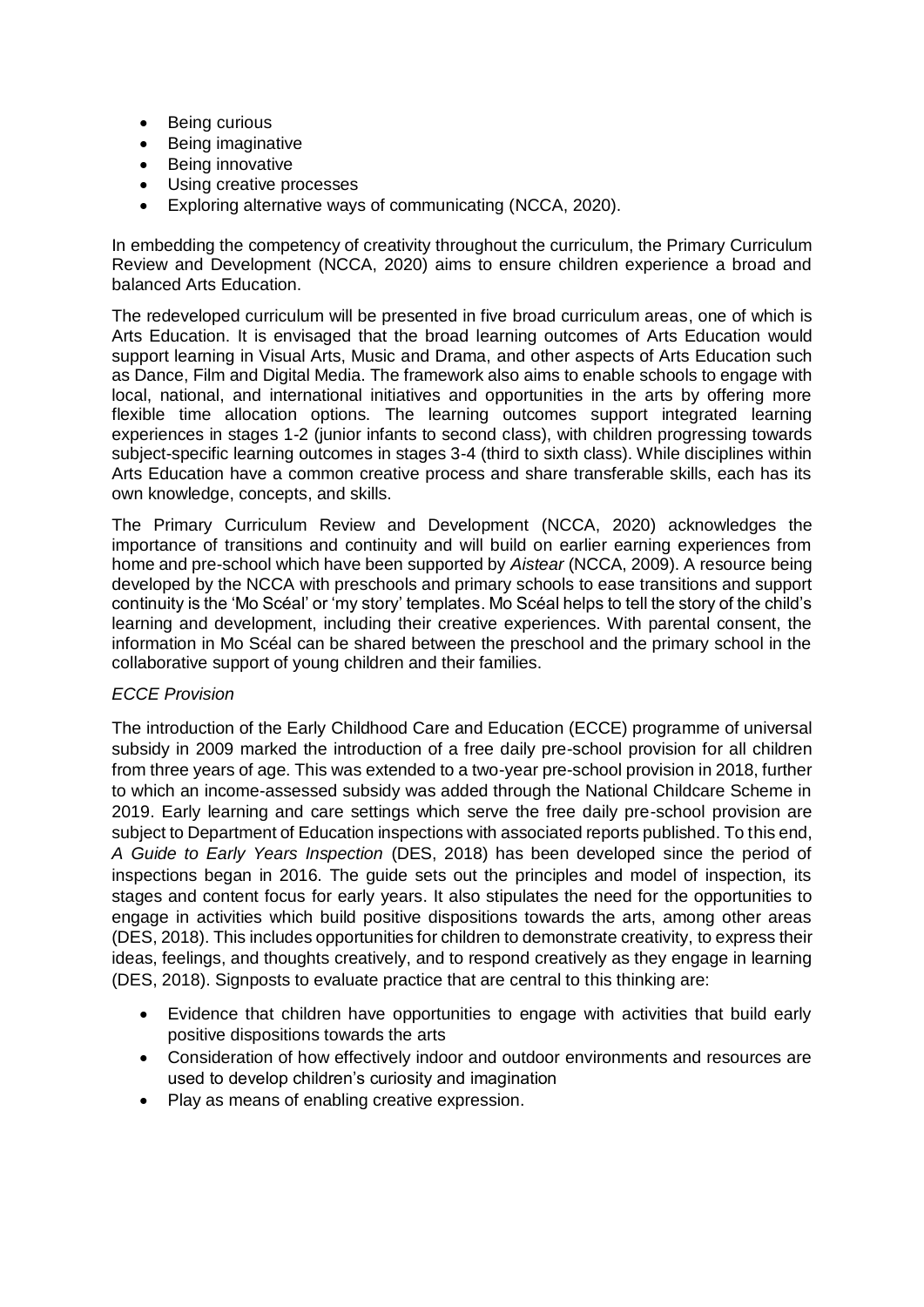*First 5: A Whole-of-Government Strategy for Babies, Young Children and their Families* (2018- 2028).

*First 5*: *A Whole-of-Government Strategy for Babies, Young Children and their Families* (DCYA, 2018) builds upon *Better Outcomes, Brighter Futures* (2014-2020), extending from birth to twenty-four years. It responds to the Report on the Expert Advisory Group on the Early Years Strategy, *Right from the Start*. In *First 5* (DCYA, 2018), the government sets out goals pertaining to the five first big steps in the early years of life, including the reform of the early learning and care system.

To participate freely in arts and cultural activity is identified as a factor in enhancing the everyday lives of children (DCYA, 2018). It names those involved in providing the learning and care of young children as 'the key determinant of quality', identifying that for children to thrive, 'they must be equipped to foster the types of relationships and create environments that characterise positive experiences' (DCYA, 2018).

An increasingly qualified workforce in early childhood learning and care has been a trend of recent years. In 2017-2018, 94% of all staff working directly with children had attained a National Framework Qualification (NQF) of Level 5, while over 65% had a Level 6 or higher (DCYA, 2018). There has been a yearly percentage increase in Level 8 qualifications since 2015-2016 with the overall proportion of staff without formal childcare qualifications standing at just 6% in 2017-2018 (DCYA, 2018). These developments are in line with the stated governmental goal for early childhood of 'an appropriately qualified and valued workforce' (First 5, 2018:14).

## **Introducing the policy context of arts and cultural participation for young children**

This discussion paper foregrounds the child's entitlements to arts participation and engagement as set out in the UN Declaration on the Rights of the Child (UNCRC, 1989), specifically to Articles 13 Freedom of Expression and Article 31 Leisure, Recreation and Cultural Activities. Article 31 and the fulfilment of each element therein is fundamental to the quality of childhood and necessary to protect the unique and evolving nature of childhood (Barnardos and National Childhood Network, 2019b). Irish government policy documents and strategy connecting to arts participation are outlined, further to a consideration of policy and research supported by the Arts Council, focusing specifically on aspects concerning the arts and cultural participation of young children.

The broad yet distinctive contribution of the arts is clearly stated in the Arts in Education Charter (2012:12) in the inclusion of the submission of National Cultural Institutions to the National Development Plan (2007-2013) which stated that:

*'Art, broadly defined, is a fundamental human enterprise: the making of meaning, individual and collective, through representation. In making art we make ourselves. In understanding art, we understand ourselves'.*

The Arts in Education Charter (2012) identifies the significant opportunity pre-school provision presents in enabling young children to experience a wide variety of art forms, with specific reference made to music, painting, dance, and drama. The Charter (2012) recognises the role of *Aistear*: *The Early Childhood Curricular Framework (2009)* in addressing shared learning goals of the adult and child, accessed through activities such as building, printing, sculpting and sewing. In terms of music, examples of listening and responding to a wide variety of music types and the creation of musical instruments are offered. Story, song, poetry and drama are each identified, in addition to references to literacy learning potential and the use of language in both creating imagined experience, and in recreating lived experience (2012).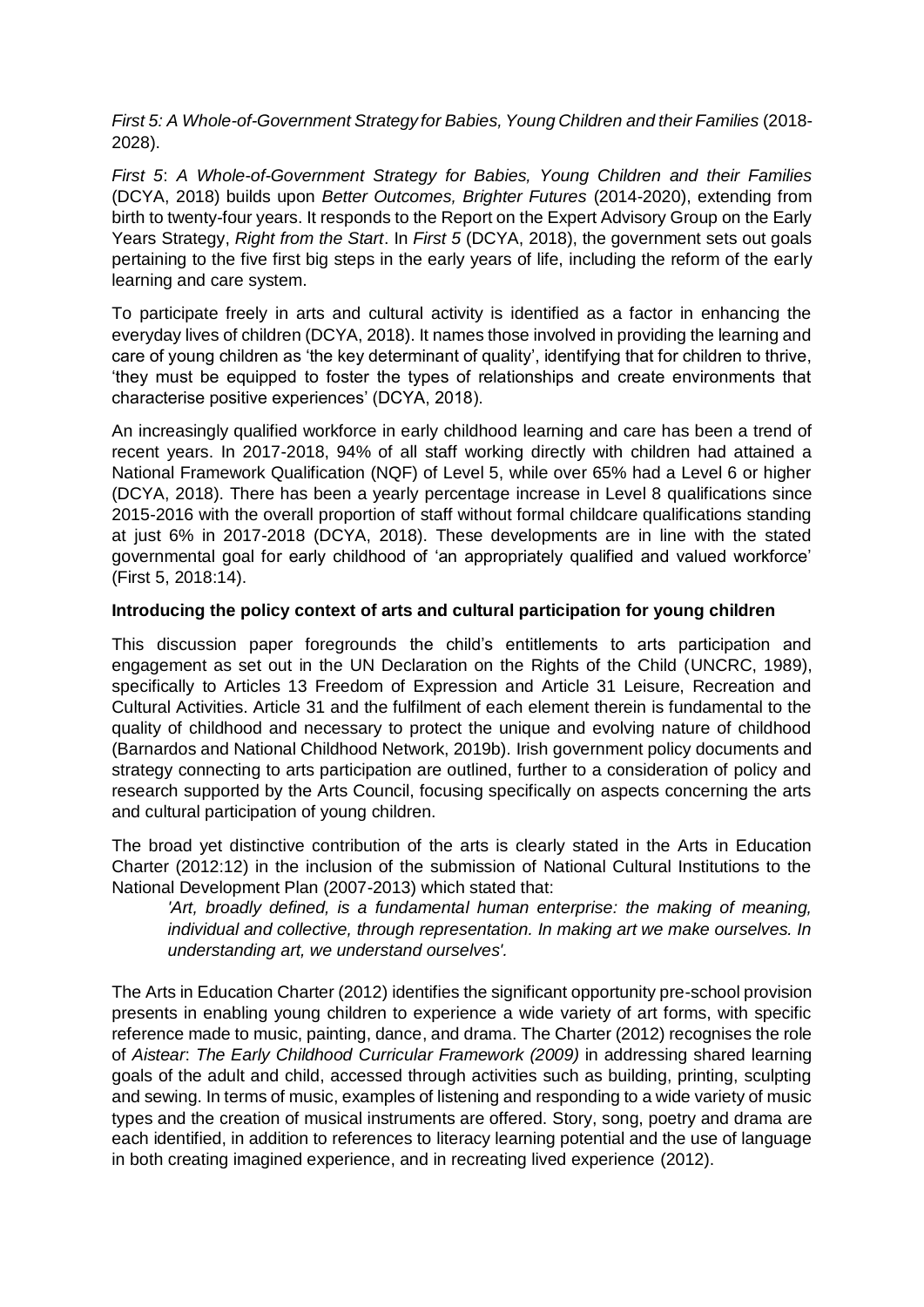The role of early childhood arts in providing rich content for creative experiences in the support of children's language development is also emphasised in 'Early Childhood Arts – Three Perspectives', published by the Arts Council in 2013. The three commissioned research papers serve to present the context for the policy and provision of early learning and care in Ireland, the place of the arts in early learning and development and an international view of supporting the growth of early childhood arts practice in Ireland. 'The Place of the Arts in Early Childhood Learning and Development' (French, 2013), as Perspective Two, underlines the necessity of a close and nurturing relationship between the adult and child to facilitate the child in making sense of the world through shared creative arts experiences. Children grow and develop within their own particular family and socio-cultural context. In experiencing shared early arts experiences as part of a community, the child learns to value and celebrate the arts socially.

The Arts Council/ESRI (2016) study of arts and cultural participation among children and young people draws on the longitudinal study, *Growing up in Ireland* (Smyth, 2016). It examines arts and cultural participation of children at the ages of 3,5,9 and 13, and the associated benefits of children's participation therein and takes account of the frequency of young children's involvement in creative play through activities such as painting, drawing and playing make-believe games, in addition to reading and attending cultural events. The study notes that little is known about the use of arts and cultural activities in pre-school settings (Smyth, 2016:14). In addition to the need for staff professional development in this area, the research alludes to the potential role of early learning and care settings in challenging gender stereotypes from an early age.

# **Government Strategy for Arts Participation of Young Children**

Government strategy has adopted an interdepartmental approach to developing the arts for children with the more recent policy documentation termed 'whole-of-government' in nature. Beginning with an overview of the Creative Ireland Programme, and the Creative Youth Plan in particular, government-led strategy supporting arts participation is referenced from other domains also, such as the *Healthy Ireland Framework 2013-2018.*

*The Creative Ireland Programme (2017-2022)* represents a five-year programme designed to promote individual, community and national well-being through artistic and cultural participation, through which well-being can be developed. The *Creative Youth Plan (2018)* is the implementation plan to realise the programme goals for children and young people in their development as creative citizens.

The role of creativity and the arts in education are noted by the Creative Youth Plan (2018:9) for their importance, not simply for developing individual creative capacities and skill, but also 'for encouraging social responsibility and personal qualities such as resilience, empathy and a capacity for friendship.' With respect to younger age-groups, The Creative Youth Plan commits to the provision of an Early Years Bursary for creative projects and to the development of an Early Years CPD programme. The aim of the programme is to enable teachers to support children in understanding their creative skills and capacities through the mastery of associated skill sets and in the application of specific techniques.

The *Creative Ireland Strategy* (2017-2022) answers the call for a co-ordinated national plan across arts and education as set out in the report of the Special Committee in Arts and Education, *Points of Alignment* (2008) under the Arts Act 2003. The strategy stipulates the requirement for greater collaboration between teachers and artists and between art forms 'in the development of a creative ecosystem' (2017:9). Creative Youth (2018) holds as its stated long-term objectives: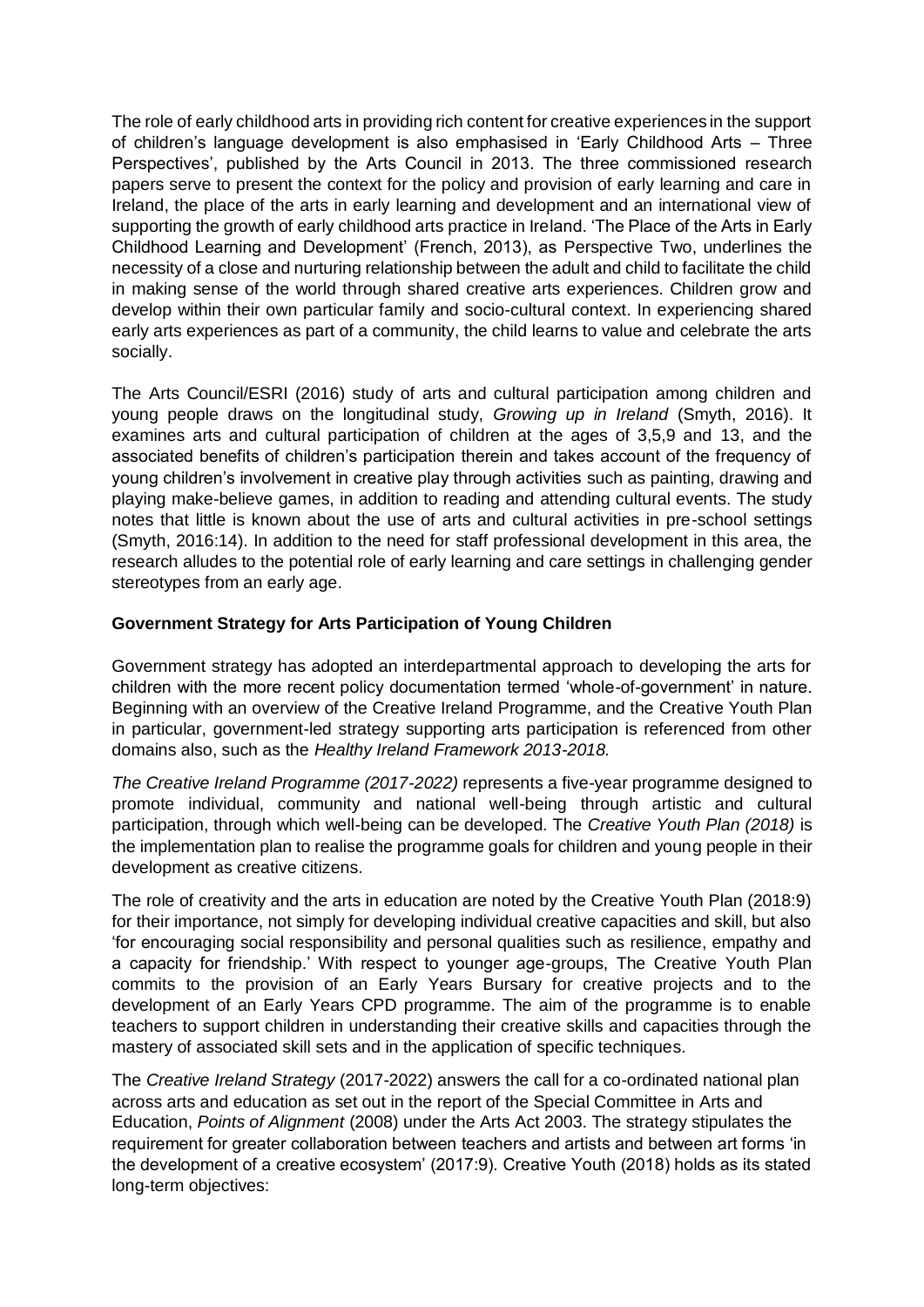- collaboration between formal and non-formal approaches to creativity in education

- extending the range of creative activities offered children and young people

- embedding creative processes through programme development that helps in the application of creative skills and capacities

-continuing professional development for teachers working from Early Years to Post-Primary.

The *Healthy Ireland Framework (2019-2025)* continues the work of the *Healthy Ireland Framework 2013-2018* in the promotion of physical, emotional and mental health for all Irish citizens. The strategy attends to the holistic development of the child and his or her individual needs through the development of skills, aptitudes, and abilities in the early establishment of healthy lifestyle habits. These include the recognition of the importance of access to a broad range of arts experiences.

*The Equality, Diversity and Inclusion Charter and Guidelines for Early Childhood Care and Education* (DCYA, 2016) commits to equal access for children of all abilities to indoor and outdoor play-based educational activities. It emphasises an inclusive experience of the arts for children and families in order that they recognise their own cultural identity reflected in the various aspects of the arts curriculum encountered.

## **Facilitating the Arts in Early Learning and Care: A Review of Literature**

A review of literature is presented describing arts facilitation in the early learning and care settings with reference to the Irish context. The concepts of play and creativity are broadly introduced, followed by an overview of play and creativity and their connection to the arts. Conditions necessary for facilitating the creative arts in early years are then presented with respect to the Irish policy context, representing, in part, the draft principle statement, 'Children's creative capacities can be developed'. Thereafter, the remaining three overriding statements of the draft principles are connected to an accompanying literature repository, which focuses on the role of the facilitator in arts education. A glossary of terms has been provided on page 31 which serves to clarify the meaning of key terms and phrases used throughout.

#### **Play and Early Learning and Care**

Play has long been recognised as a complex activity intrinsic to human development (Bandura, 1986; Izumi-Taylor et al., 2010). Educationalists from Froebel (1826) to Vygotsky (1978), Tagore (1929) to Gupta (2010), have emphasised the role of play across cultures in providing contexts and processes for children's learning and development (Stokes, 2016). Beginning with Plato, Courtney (1989) identifies play and aesthetic experience as the foundation of education. Exemplifying an understanding of play as having value and power in early childhood beyond education, Froebel (1826) claimed play as the highest phase of child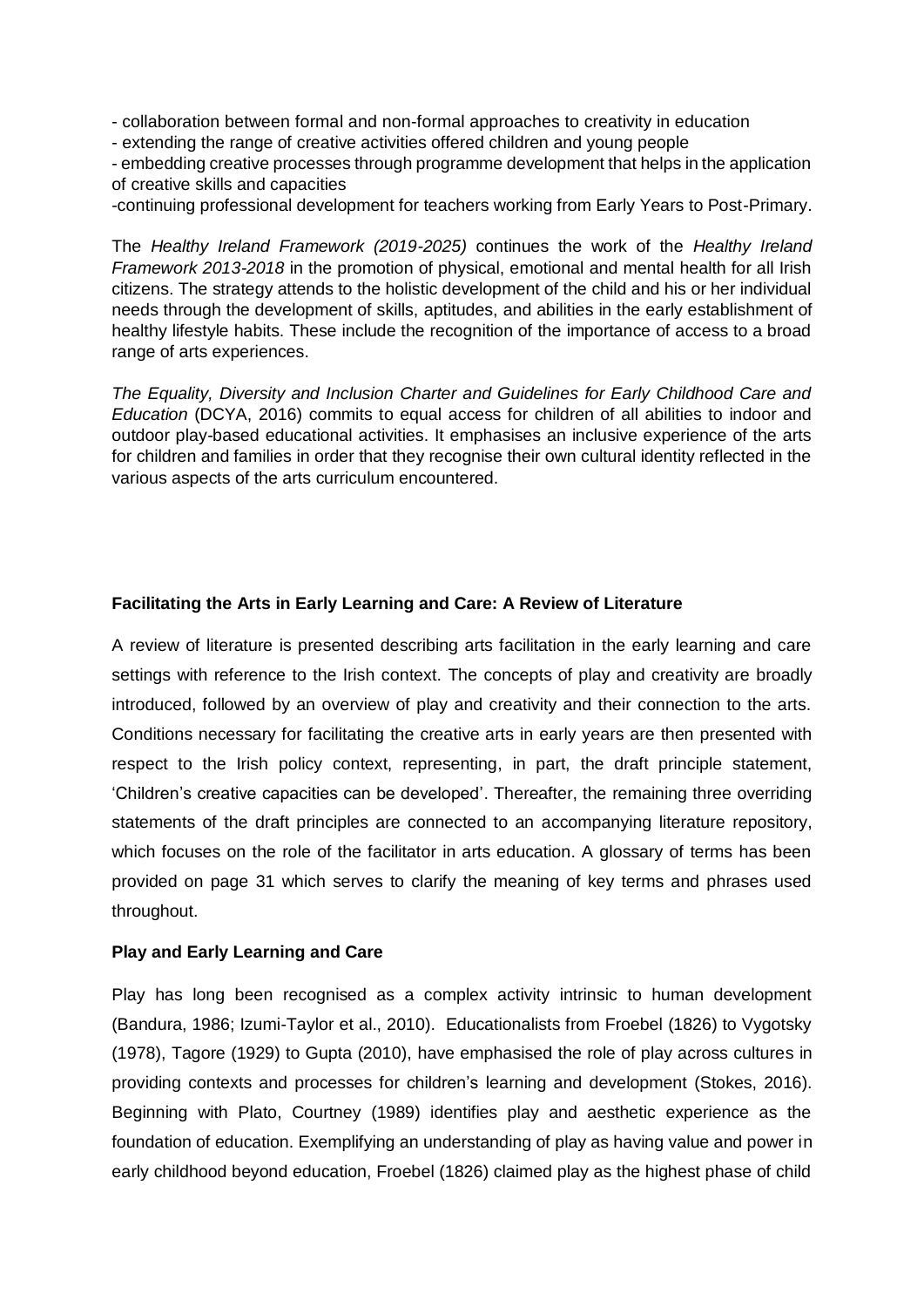development. Vygotsky (1978:102) also termed play 'the highest possible level of pre-school development', with the origins of creative imagining stem from young children's symbolic play.

'Free play' has been distinguished from structured play in terms of the materials which govern it, and the extent to which children have choice and control over it (Moyles, 1989; Hayes, 1993). Tovey (2013:17) defines free-flow play as that which 'emphasises the freedom essential to play for children to choose to take control, explore, create, imagine and go beyond the here and now.' Free-flow play has been associated with creativity as through their instigation of similar processes in the brain we are enabled 'to reach our highest moments of learning and understanding' (Bruce, 2004:8).

## **Creativity and Early Learning and Care**

Traditionally, creativity was viewed as the establishment of an original contribution or product through meaningful ideas, forms or methods which transcend traditional rules, patterns of relationships (Thomson, 2011). Lubart (2016:7) defines creativity as 'the ability to generate new, original ideas, meaningful and valuable in their context'. In his writing on creativity, Lubart (2000) underlines the importance of both process and product in the sequencing of thoughts and actions leading to novel, adaptive production.

For a product or its associated activity to be considered creative, Weisberg (1986; 1993) separated its novelty for the creator from its novelty for the world. Csikszentmihalyi's (1998) systems view of creativity added the condition of 'recognition' to its definition, in that to be creative the contribution must hold value in its domain or within its own field. The term 'big 'C' Creativity' can be applied to world-renowned creative thinkers and innovators for whom universal novelty was a factor of their inventions or contributions (Craft, 2000). This can be used to distinguished day-to-day creative acts by all mankind as constituting 'little 'c' Creativity' (Craft, 2000). Daily creative acts could include adapting a recipe to suit the ingredients available or interpreting an object or material in a new way to serve an alternate purpose, such as the lollipop stick used in play as a gate or lever.

In addition to 'novelty' and 'recognition', 'quality' is a further factor in the identification of creativity (Saracho, 2002). Based on a study of three to five-year olds, Saracho (1992: 432) defines creativity as a process, product, or qualities in the individual person's interpersonal and intrapersonal process where the products have originality, high quality and intrinsic importance. When children work to build or create something for the first time, it is considered creative for them (Isbell and Yoshizawa, 2016). Thus, the novelty for the person applies, as the built material is novel to the participant children. In terms of domain value, it can be argued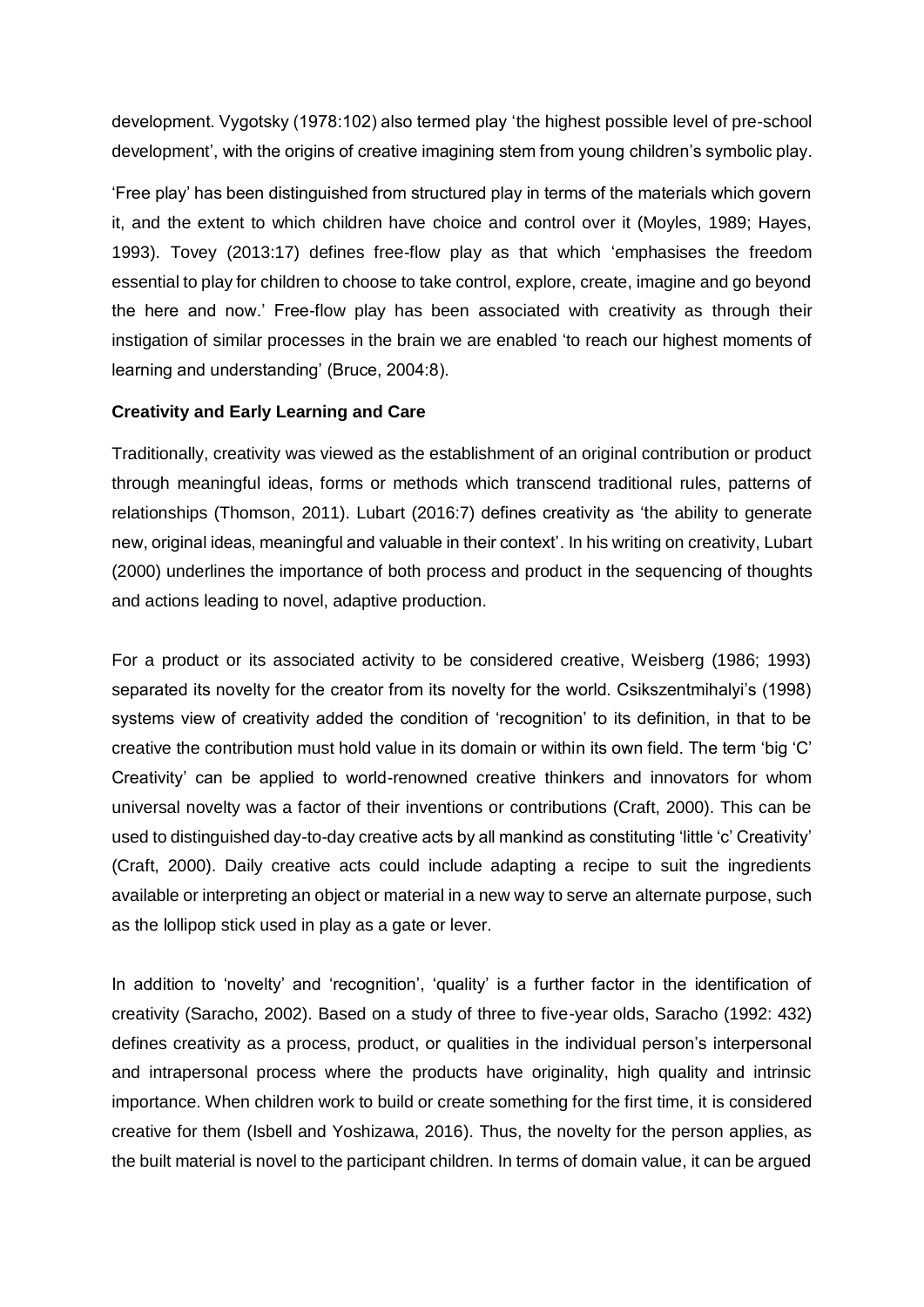that the original and spontaneous contributions of children are valued by the child's parents and teachers (Csikszentmihalyi, 2003).

Wallas (1926) recognised four steps in the creative process of preparation, incubation, illumination, and verification. The preparation or lead-up to creative thinking or doing can include the introduction of a stimulus. The incubation process allows for rumination on an idea or approach, which can then be illuminated or represented in the fourth step, verification. Verification of the creative endeavour by an outside audience concludes the process. Runco (2014) identified recursion as a fifth step, which is akin to refinement through repetition or improvisation. Through music appreciation, for example, the elements children identify as constituting familiar songs, can be rearranged to make many more.

# **Conditions for Children's Creative Development through Facilitating the Arts in the Early Years**

Time, space, opportunity, resources, guidance informed by observation, and freedom to experiment with different artistic processes simultaneously represent conditions for the development of children's creative capacities in the facilitation of Early Childhood Care and Education. Each of these aspects are now examined in more detail.

#### *Time and Space for Artistic Exploration*

Young children should have daily opportunities for creative expression (Copple and Bredekamp, 2009). In the Steiner (1922) approach, priority is afforded self-initiated play by allowing children time and space to engage in it. Síolta (2006) Standard 6, Play requires that each child has:

*'ample time to engage in freely available and accessible, developmentally-appropriate and well-resourced opportunities for exploration, creativity and 'meaning-making' in the company of other children, participating and supportive adults, and alone, where appropriate.'*

Time and space are required for complete absorption and intensity of involvement in free-flow play similar to other creative enterprises (Broadhead, 2009). Providing children with the time, space, opportunities, materials, freedom and encouragement to engage with the creative arts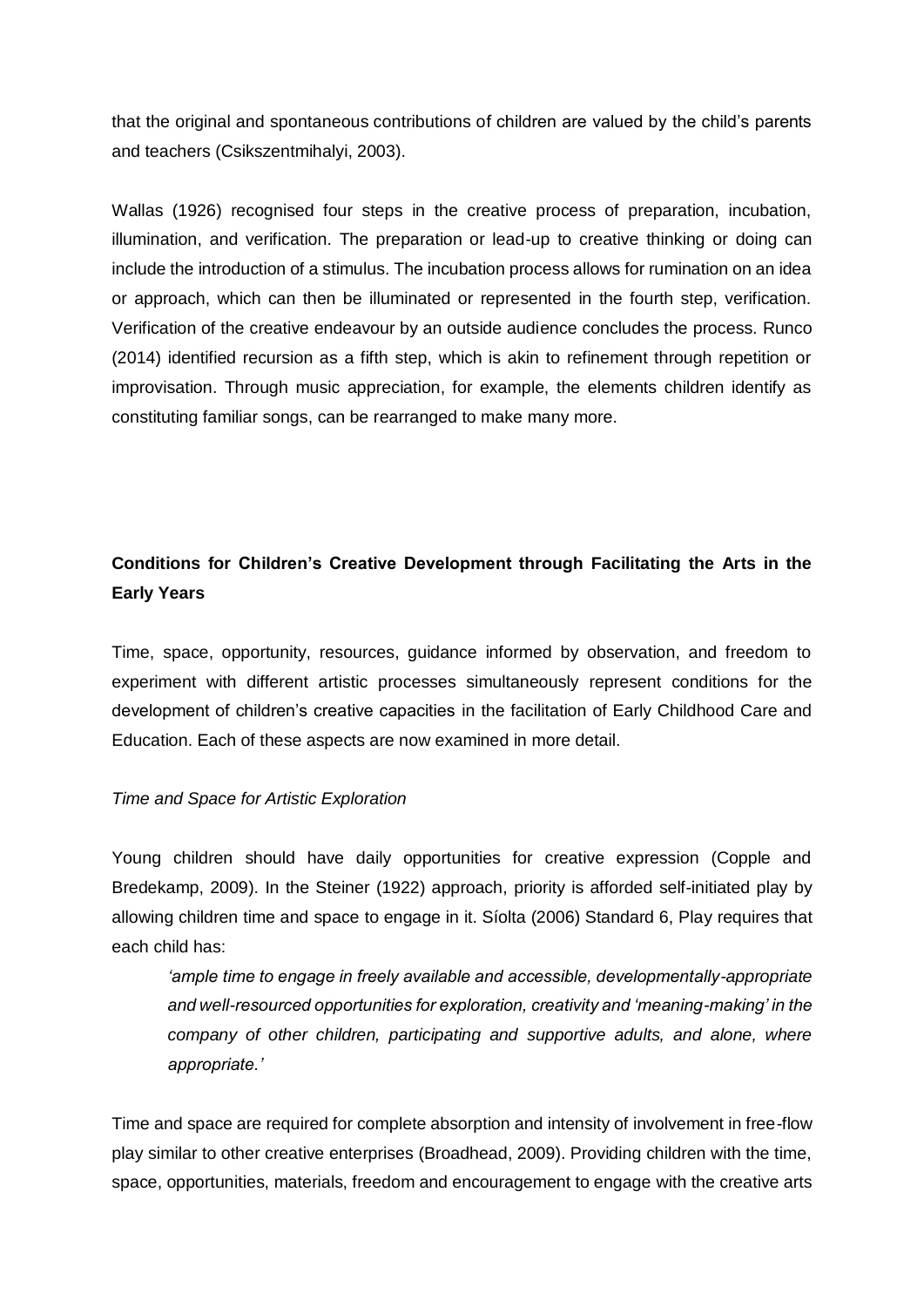deeply and freely, in both mind and body, has been described as the best gift you can give children (Barnardos and National Childhood Network, 2019b). Young children need opportunities to follow their interests and make choices and decisions as they find meaning in creative experiences for themselves, and in collaboration with others (Isbell and Yoshizawa, 2016).

Children must revisit materials and get opportunities to practise burgeoning skills in order to become confident players, experimenters and creators (Aistear, 2009). Children who play with materials over time conceive more novel responses to them (Dansky and Silverman, 1973). Offering a wide variety of materials allows children to represent ideas in different ways, creating their own symbolic language (Parker, 2018).

## *Providing Spaces and Materials for Creative Experiment*

Children can discover that different material property combinations produce different results and that changes in material form can result, by adding water to sand, for example. It is argued that this type of play exemplifies the importance of process over an ultimate product, offering avenues for self-expression, in the freedom afforded by the absence of a desired outcome or 'correct' way of working (Barnardos and National Childhood Network, 2019a). Discovery learning of this nature illustrates that multiple approaches can be taken to inventing, and solving an emergent problem, such as joining two aspects of a junk art creation together. Deepening awareness of the body as a force in space and motor skill development can emerge through such processes.

A range of open-ended, naturally occurring, loose and malleable materials support playful and creative arts exploration. An array of such materials and textures, from twigs, to mud and recycled materials, provides children with a multitude of colour, texture, and properties with which to play and experiment. Play with malleable materials such as clay, water, sand, and playdough support the child to create and recreate in the realisation of imaginative ideas and plans (Barnardos and National Childhood Network, 2019a).

By giving children open-ended materials to explore, opportunity is provided to establish creative uses for these materials and explore art elements of line, colour and shape, for example. By offering materials that are not pre-formed children can apply their own creative ideas, 'as the play become less tangible, so there is a greater advance in creative expression' (Froebel in Lilley, 1967:113).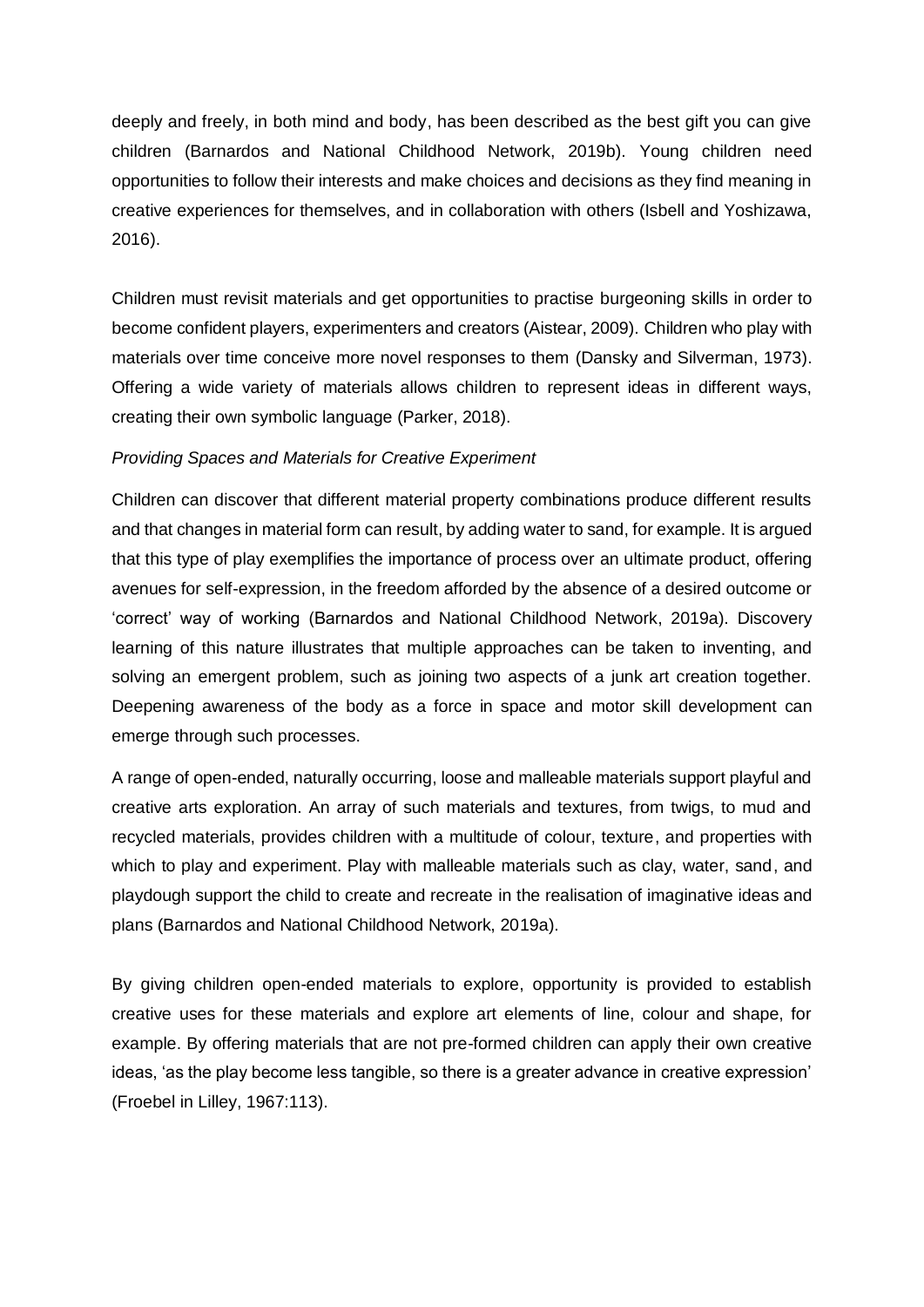Provocations or invitations to explore an idea or concept relating to children's interests and questions or concepts under investigation, are prerequisite (Isbell and Yoshizawa, 2016:11). Learning environments must allow free access to a rich range of materials that promote openended opportunities for play, representation and creativity (Froebel, 1886:6). All environments should be intellectually challenging and stimulating, inviting curiosity, creativity, friendship and a sense of adventure (Tovey, 2013).

Montessori (1949) maintained that a favourable environment provided both real materials and a natural environment (Bradley et al, 2001:71). Síolta (2006) stipulates the requirement for a range of developmentally appropriate, challenging, diverse, creative and enriching experiences for children in both indoor and outdoor environments. All play environments warrant careful consideration in the support of play and relationships as key contexts for learning (NCCA, 2004). Opportunities to explore found and open-ended materials 'especially outdoors, can inspire children to create and recreate ideas in different forms' (Barnardos and National Childhood Network, 2019b:14). This can be seen through children's use or reframing of natural and junk materials in place of blocks and Lego, for instance. A rich outdoor area offers infinite possibilities for challenge and adventure, and the chance to discover or create 'new worlds' (Froebel in Lilley, 1967:126). Thus, the interesting spaces and open-ended materials the outdoors offers, can invite children to create their own imaginary world using natural and added play resources to fashion artistic narratives (Tovey, 2013).

## **Facilitating the Arts for Early Learning and Care promoting Play and Creativity**

The statements constituting the themes of the draft principles for arts facilitation are now presented, with their associated evidence base in literature. The opening section, 'Children are creative' encompasses 'Children's creative expression can be developed'. This is followed by a theoretical exploration of the statement, **'**Children's creative expression must be valued and nurtured' through a consideration of the conditions for creative expression. The review of literature concludes with a discussion of 'Facilitation is a playful and creative process.'

## **Children are creative**

Winnicott (1979:79) declared that creativity 'belongs to being alive'. Kudryavtsev (2011) purports that as personifications of divine creativity, children offer much to learn from in terms being creative. Child-like qualities are a strong characteristic of creative people (Wright, 2001). In fact, children's unselfconscious ability to flick from one mode of representation to the next in play is a capacity many artists spend their lives trying to recapture (Anning and Ring, 2004).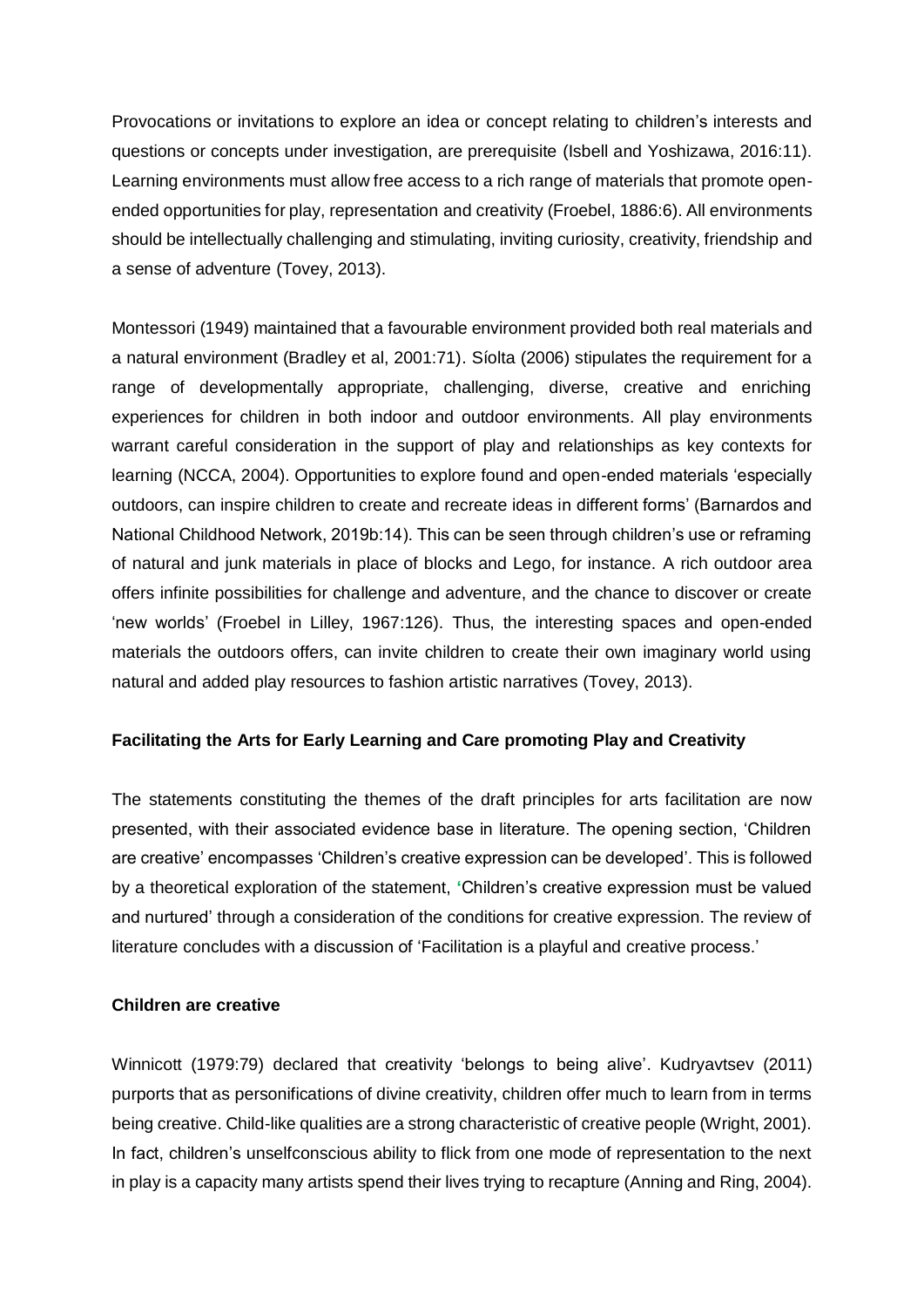Innate creativity notwithstanding, the role of others in the development of children's individual creativity is crucial (Perkins, 1981; Wright, 2010).

#### *Children's desire to create*

Bruce (2004) identifies creativity, expression, and imagination as intrinsic human qualities, which can be developed with a sense of identity and culture through early childhood arts. Children have their own ideas and thoughts, their own desire to create, and 'the creative soul' is predisposed to learn in an active and enquiring manner applying similar skill sets across various art forms and experiences (Tutchell, 2014:5). Thus, collaborations which encompass the perspective of artists, early childhood professionals, children and parents can result in a much deeper understanding of, and attention to, a child's needs and interests, leading to fulfilment both immediately and later in life (Delors Report,1996). The importance of creating as part of a community, actively creating with and for its members, finds support in Irish arts policy (*The Creative Ireland Programme 2017-2022).*

Eisner (1994, 2002) and Greene (1995) note the importance of the arts for experiencing the joy of creating, developing attention to detail, and learning ways to express thoughts, knowledge, and feelings beyond words. For young children, experiencing the arts should be active as well as 'pleasurable, joyful, spontaneous and creative' (Barnardos and National Childhood Network, 2019a:1). This places the onus on the supportive adult for facilitating such arts experiences. The responsibility for those working in early learning and care is to build upon children's current skills and understandings and expand these through the provision of new opportunities to develop their attitudes, skills and knowledge across a broad range of experiences (Duffy, 2003, in Devereux and Miller, 2003).

The creative ability of children is most likely to be developed in an environment in which the teacher or facilitator's creative abilities are fully engaged (NACCCE, 1999). Craft (2005) emphasises the importance of teachers' ability to act as creative practitioners and co-creators with children. This could be achieved through facilitators employing strategies such as such as 'creative thinking aloud', modelling possible approaches and demonstrating troubleshooting to children. To support teachers and facilitators in this regard requires the provision of professional opportunities to explore, follow and develop their own artistic capacities and skills.

With reference to creative writing, Cremin (2006) advocates for extended opportunities for teachers to engage artistically with creative writing themselves to best support children's creative development therein. Risk-taking, as a critical component of both creativity and artmaking represents an essential aspect of the argument put forward (Cremin, 2006). Moreover, the shared experience of creating 'emotional discomfort' for the adult and child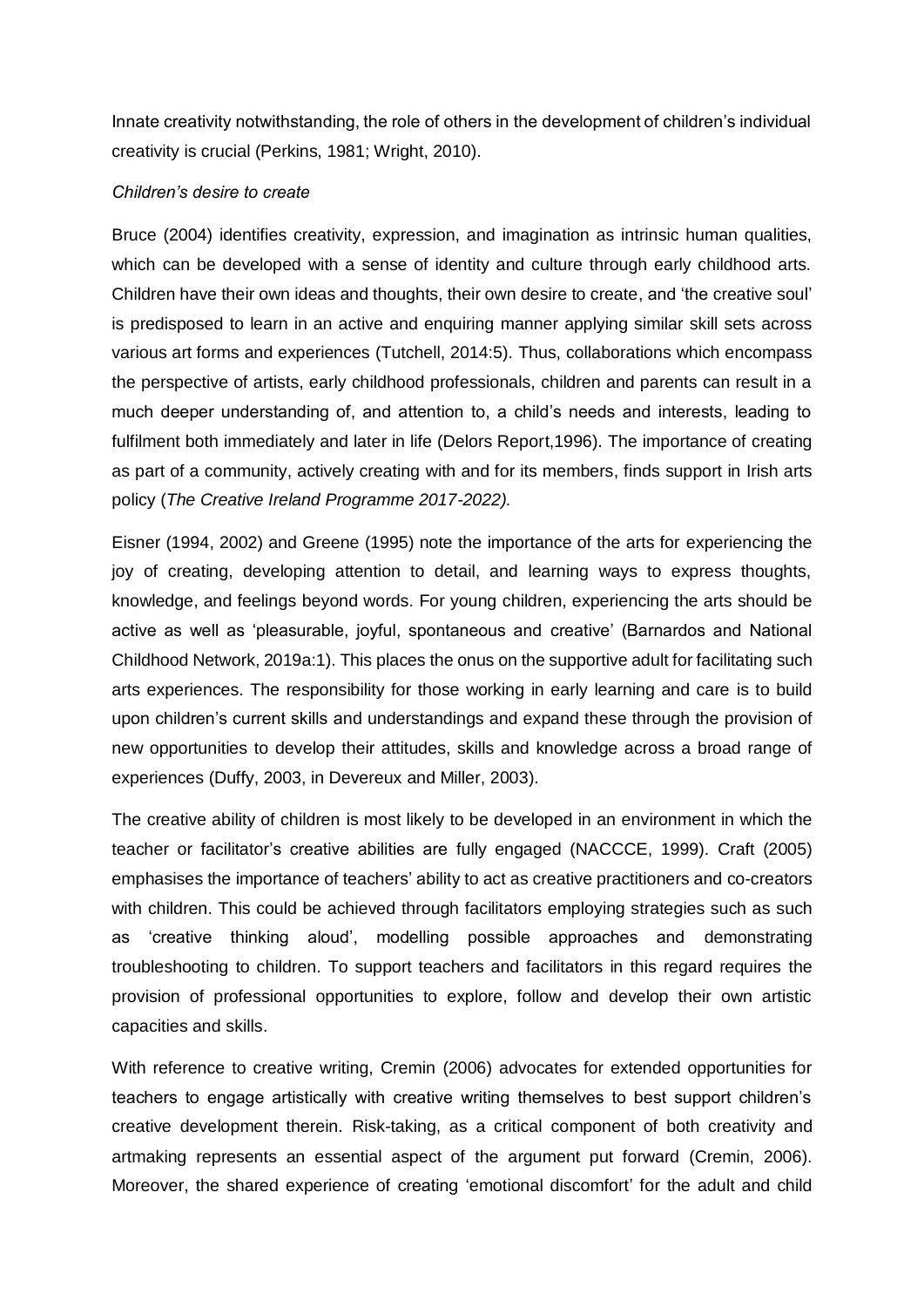engaged in artmaking is critical to enhancing the child's agency in the creative process. It follows that within an early childhood care and education programme for professional development, dedicated time be afforded to facilitators' process-based experiential arts learning as part of training and education.

#### *Critical and creative thinking and doing*

The arts provide young children with multiple ways to practise creative and critical thinking, collaborating with others and communicating about their abilities. Vincent-Lancrin et al. (2019:25) list the sub-skills as commonalities of critical and creative thinking as, 'imagining, inquiring, doing and reflecting'. However, critical thinking is distinguished from creative thinking as focusing on 'inquiring', while creative thinking emphasises 'imagining':

'*Critical thinking is mainly inquisitive, a detective way of thinking; creative thinking is imaginative, the artist way of thinking'* (Vincent-Lancrin et al., 2019:25).

Creative and critical thinking, collaborating and communicating are sometimes referred to as 'the Four Cs', the most revered interrelated four skills in children up to aged twelve, according to The US Partnership for 21<sup>st</sup> Century Skills (NEA, 2011). Through drama, for example, children are collaborating with others in making drama, communicating meaning through the body. This form of communication requires creative and symbolic thinking in manipulating the basic theatre elements of time, space, and presence into a narrative structure, which may or may not be shared with an outside audience (Neelands and Goode,1998).

Engagement in the creative process and the provision of good arts opportunities develops children's intrinsic motivation, fostering a disposition for learning and hard work (Graham, 2016). The unique qualities of the arts also build problem-setting and solving skills and openended processes along with collaboration and social interaction (Wright, 2001). This is evidenced in child-led socio-dramatic play where children are 'the problem-setters, problemsolvers and decision makers' (Hendy and Toon, 2001: 61).

Vincent-Lancrin et al. (2019) identify both creative and critical thinking as domain-specific in practice. It is not implied, therefore, that the creative or critical skill and thinking practised in one domain transfers to another. Thus, emphasis is laid on:

'the nurturing of creative and critical thinking as part of the learning of specific disciplinary content knowledge, rather than as a generic activity, that is, classes of creativity or critical thinking' (Vincent-Lancrin et al., 2019:25).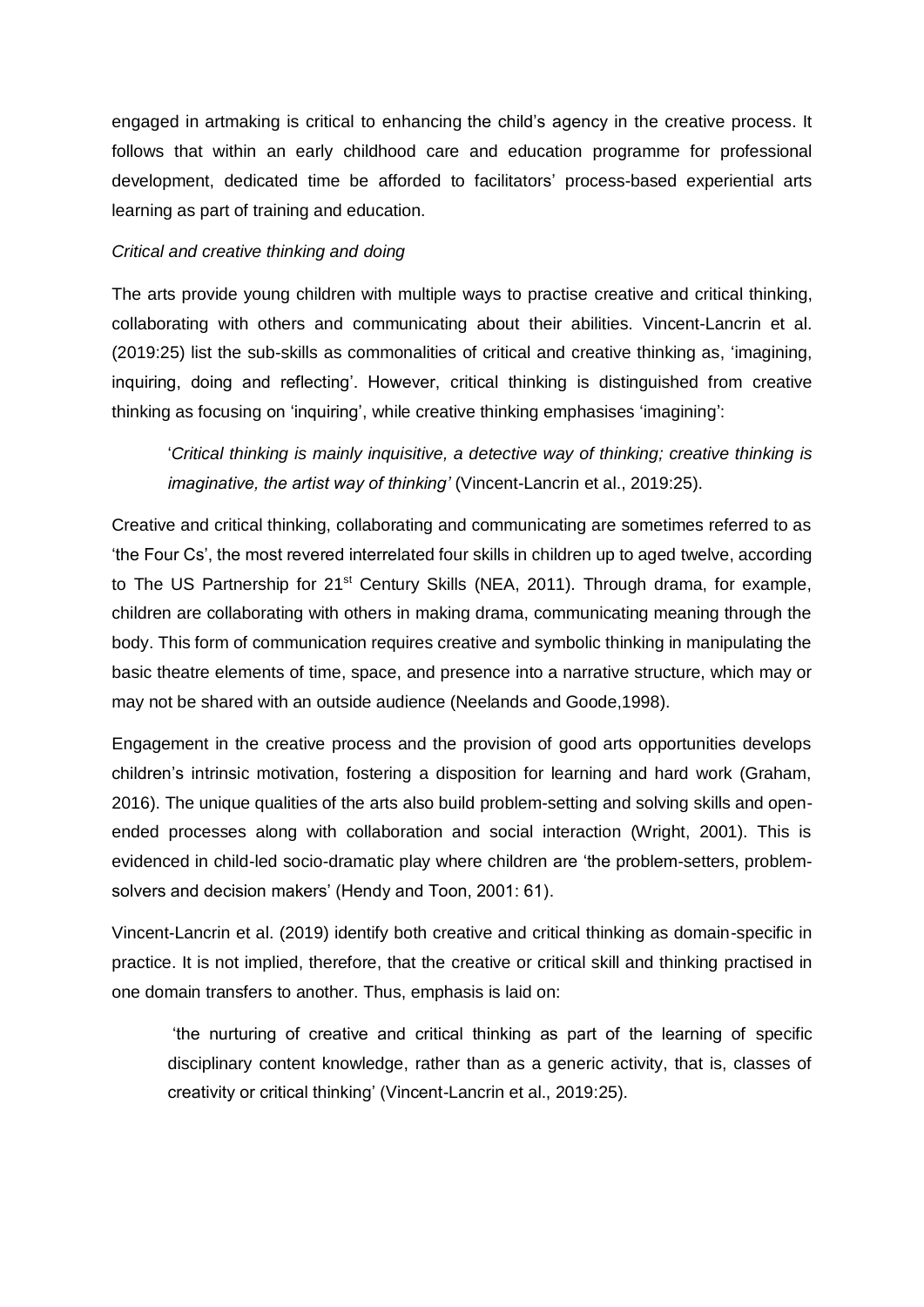This creates an argument for the necessity of creative exploration and skills practice across the relevant art forms, in the case of early childhood education in Ireland includes, music, painting, dance and drama.

## *Arts for learning*

When introduced into early childhood training and workforce development, the arts can have an indirect but important effect on children's engagement in learning (Delors Report,1996; Jayatilaka, 2010). Language development, literacy, numeracy, personal, social, emotional, physical and spiritual development, as well as increased understanding of other people and cultures, have all been attributed to inclusion of the arts at pre-school (Rogers and French, 2013). When cultivated, creativity contributes in deep and far reaching ways to learning (Bruce, 2008). Rather than being viewed as optional extras or peripheral, Tovey (2013:125) cites creativity and imagination as being of central importance to children's learning in enabling connections between their inner world of feelings and ideas, and their outer world of things and experiences.

According to Whitehead and Jameson (2010), play enables confident, persevering, and creative learners. Socially and emotionally, children can be observed growing in confidence in themselves as learners and creators as they express their artistic ideas in different forms (Csikszentmihalyi, 2014). By developing skills of perseverance and resilience through creative play, children's intrinsic motivation and emotional self-regulation can increase. Whitebread (2014) links play behaviours directly with the amelioration of meta-cognitive abilities of children and their 'learning-to-learn' behaviours, awareness, and control over individual mental processes. As a component of meta-cognition, students can judge when to be original and when to conform, with skills which allow investment in their creativity through tactics for creative action (Runco, 2014).

#### **Children's creative expression must be valued and nurtured**

Good arts practice fosters creative thinking where enquiry, experiment and discovery are at the heart (Teacher-Artist Guidelines, 2009). Young children communicate in multiple ways, drawing on the socially constructed sign systems and the cultures into which they are born. Communication forms incorporate facial expression, body language and gesture, speech but also include pretend play, song, dance, mark-making, and drawing (Anning and Ring, 2004). By donning the clothes or costumes of another, children explore the experience of another through role and 'live through' their circumstance.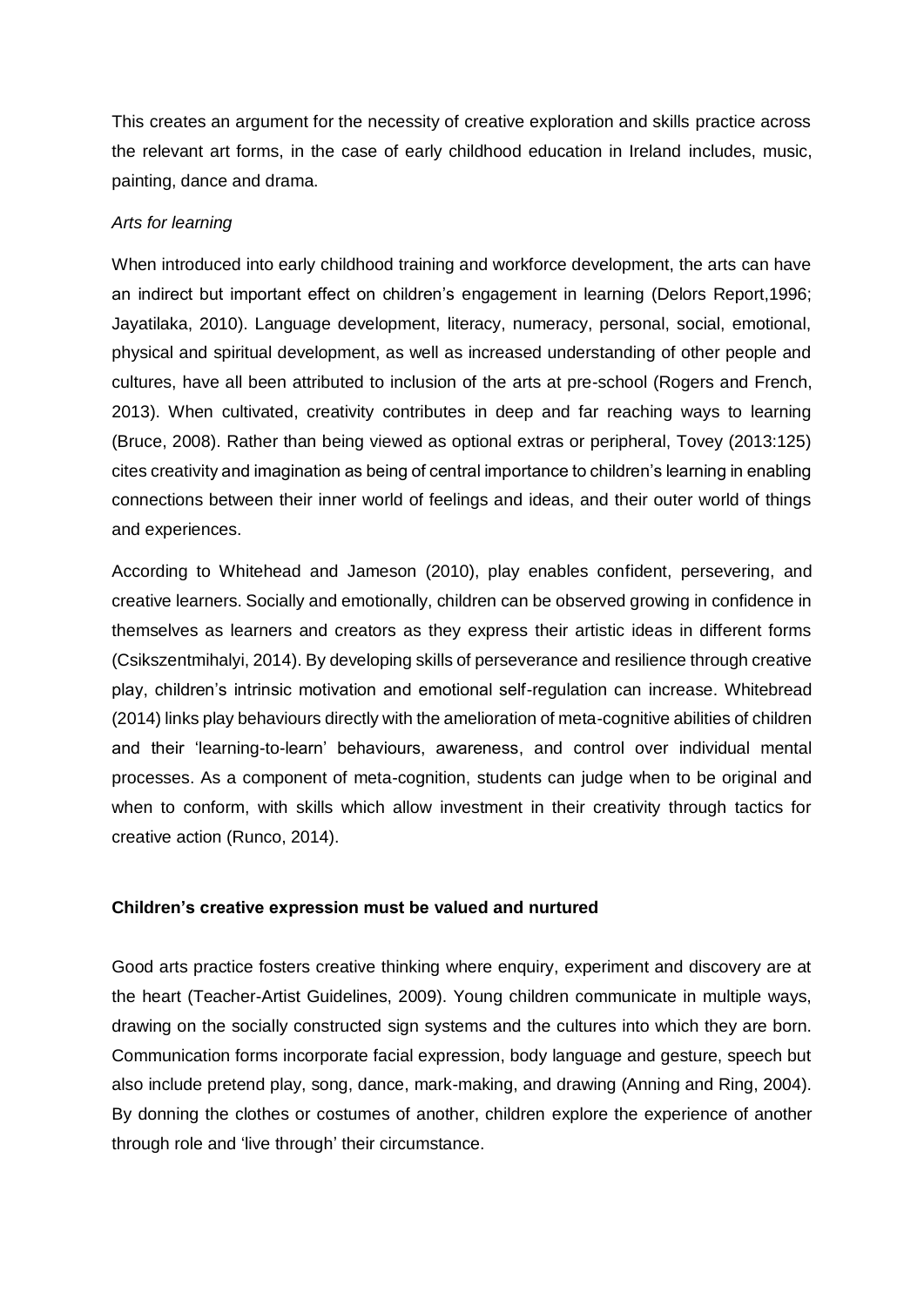Rogoff (2003) supports approaches to learning that enhance innate human and creative aptitudes, through observation of children's interests (Rogers and French, 2013). In play and activity children exhibit their innermost character (Bruce, 2008). Hence, skilled and informed observation of the child at play reveals to the observer the child's faculties as well as interests which can be documented for future planning.

The content expressed in children's words, drawings and play offers further insight into their thinking and ideas, on which facilitators can build (Rogers and French, 2013). Moreover, an arts curriculum built upon children's interests broadens and develops their creative capacities (Barnardos and National Childhood Network, 2019b). Parker (2018) argues that the skill of the practitioner lies in knowing when to observe and when to support and guide. In artistic exploration of clay, for example, the adult may support through comment, playing alongside, introducing, or developing new skills and techniques (Parker, 2018). An open-ended questioning style can support the child in exploring the properties and characteristics of the materials under exploration in their formation and re-invention.

In conjunction with Aistear (2009), brief notes, photographs, videos, audio records are different forms documentation can take. Stories are also a rich assessment tool for documenting children's creative contributions to a particular task, activity or event. Children's work samples and associated photographs can enrich the stories by assisting in capturing the essence of the individual artistic contribution of the child. The samples can be nominated by the child as well as the adult, which aims to chart children's creative development.

## *The integrated nature of learning in the arts*

The authentic experiences in meaning-making offered by the arts engage mind, heart, and body. In fact, Kress (1997) argues that for young children who communicate multi-modally, there is no separation between body and mind. Turning action into representation offers children a unique language through which to communicate (Wright, 2001). As the mind thinks, the body creates and as the body thinks, the mind creates. Observing children's deep engagement in artistic play highlights examples of creative flow where multiple modes of expression are combined as the process changes over time. For example, two and threedimensional art resources created for specific play purposes are renewed in children's narratives and re-created as storytelling props.

Unlike adults who often separate creative and imaginative experiences into different forms of representation, children do not tend to divide or perceive the experiences offered in this way. For them, experiences are not compartmentalised, and attitudes, knowledge and skills do not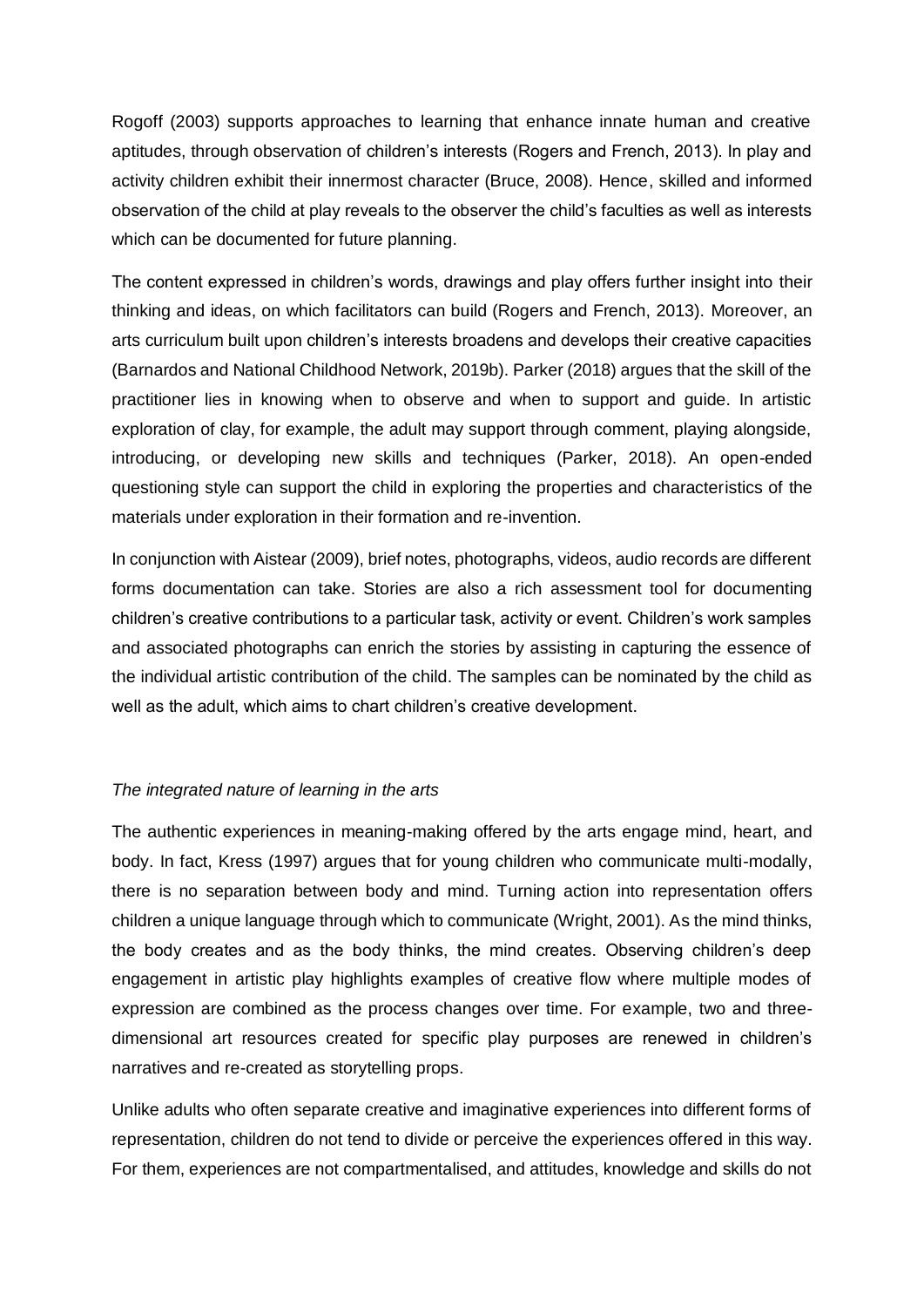develop in isolation from each other (Duffy, 2003:162). Syncretism is a union, in this case, of multiple arts expressions. Linquist (2001) builds on Vygotsky's (1997) case for children's syncretistic creativity, in which the arts are not separated by the child using two or more modes of art expressions simultaneously. Examples include music-making or singing while dancing or being engaged in multiple creations such as making dances or art works.

#### *Learning through the body in the arts*

Connie Bergstein Dow (2006) described how kinaesthetic learning strengthens the mind-body connection, preparing the brain to capture new information. For example, through dance young children respond kinaesthetically using their bodies as the creative instrument, expressing their emotions through movement (Thomson, 2011). Somatics as the study of 'soma' or the perceived experience of the body from within, fosters self-awareness in movement (Hanna, 1995). In educational dance, for example, there has been an increasing incorporation of somatic movement principles and practices, 'used to encourage pupils to attune to their unique felt sense of movement' (Nunan, 2016:5). Somatic practice emphasises aesthetics, or how the movement feels in the body, as well as how it looks. The processes of thought, perception and feeling associated with the arts connect with ways of knowing about ourselves and our world, with arts participation presenting opportunities for the integration of thought, emotion, and action for children (Wright, 2001).

## *Cultivating a Creative Environment*

Bruce (2001; 2004:59) claims that 'being creative is an attitude of mind' which can be developed early, largely through engagement in play, which encourages imagination and creativity, and helps children to become symbol-users. In the context of play, creativity is more of a process than a product, where the richer the creative process, or the trying out of the imagination, the richer the product (Bruce, 2001:4). Further, the facilitator's perception of creativity is shaped by the belief that process is more important than product, which can evolve and change through the creative process, as evidenced in observation, response and support of young children creating (NAEYC, 2016).

Children grow and develop in loving and nurturing relationships with adults and children, 'with the quality of the associated interactions impacting upon their development' (Bruce, 2004: 8- 9). By recognising their creative ways of seeing the world and valuing their potential, early childhood educators have a unique opportunity to nurture young children's creative abilities, to inspire their thinking, and to design and adapt an environment which, in turn, supports children's growing capabilities, 'helping them adapt and succeed in the world' (Isbell and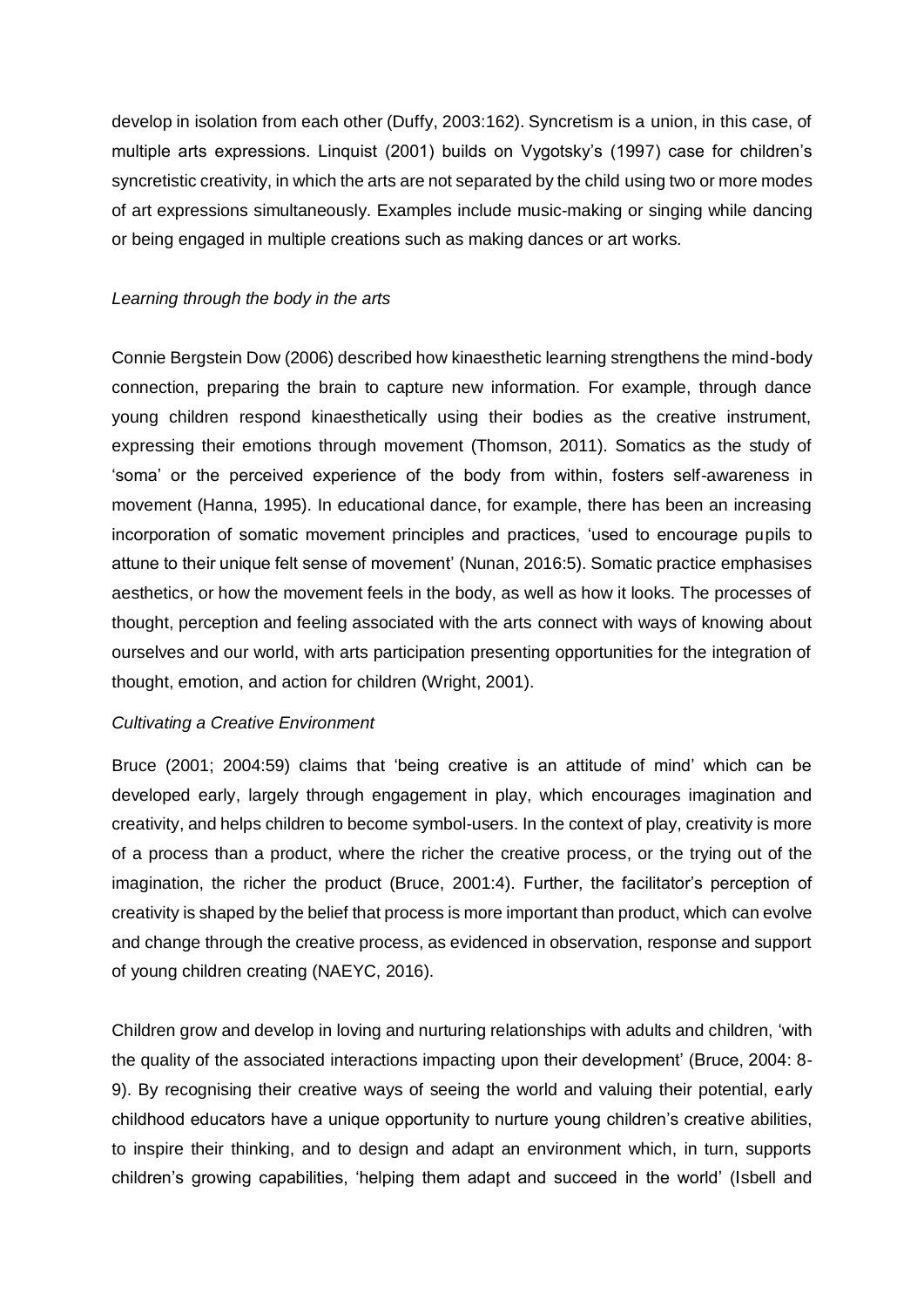Yoshizawa, 2016:14). Thus, Hart (2005:205) promotes the creation of 'an environment of trust and recognition within a spirit of enquiry'. French (2019) contends that all learning happens in the context of relationships and is thus, relational. Play thrives in an atmosphere where creativity and imagination are valued and relationships with adults are warm and responsive, open to risk and adventure (Tovey, 2013).

#### *Risk-taking in artistic endeavour*

Robinson (2006) describes the integral role of risk-taking to all creative endeavour and the nature of trial and error in experiences of failure as well as success. Courageous learners can be supported where children are 'able to take risks, dare to make mistakes and have a go, try alternatives, rearrange what they know or try out new ways of working' (Bruce, 2004:7). Hanna (2016) stresses the importance of taking risks in a comfortable or familiar environment, constituting a 'low stakes environment' where analysis through reflection and questioning is encouraged. Thus, the benefits far exceed those pertaining to the arts encounter, extending to increased concentration and focus, as well as the enhancement of self-esteem. There are positive life-long implications for learning through the cultivation of a risk-taking disposition, in addition to resilience and creativity (NCCA, 2004). A supporting adult can add an element of risk to increase challenge in children's creative play and discovery, or by facilitating children's response to a performance intended to be provocative. In terms of developing arts appreciation, children can be supported to receive and interpret performance meaning by being guided to think about what they may have noticed or felt. Through the supportive adult's cultivation of a safe environment for sharing responses to a viewed performance, children can be encouraged to respond to the experience, nurturing their own impetus or capacity to create.

#### *The playful adult*

Creative activity grows out of the relationships between the individual and the related discipline(s), and with those who judge the quality of the activity (Wright, 2011). In pretend play, along with sensitivity and flexibility, playful engagement is one of four teacher sensibilities identified as essential to children's agency in pretend play (Stokes, 2016). The role of the adult as co-player and supportive confidant is critical to the child's growth in confidence as a creator. Active scaffolding of imaginative play by facilitators is needed to access the mature dramatic play that contributes significantly to self-regulation, deriving cognitive, linguistic, social, and emotional benefits (NAEYC, 2015).

Bruce (2004:22) asserts that 'sensitive companionship cultivates creativity'. Therefore, the emergent creative potential of every child can be developed, or conversely, be extinguished.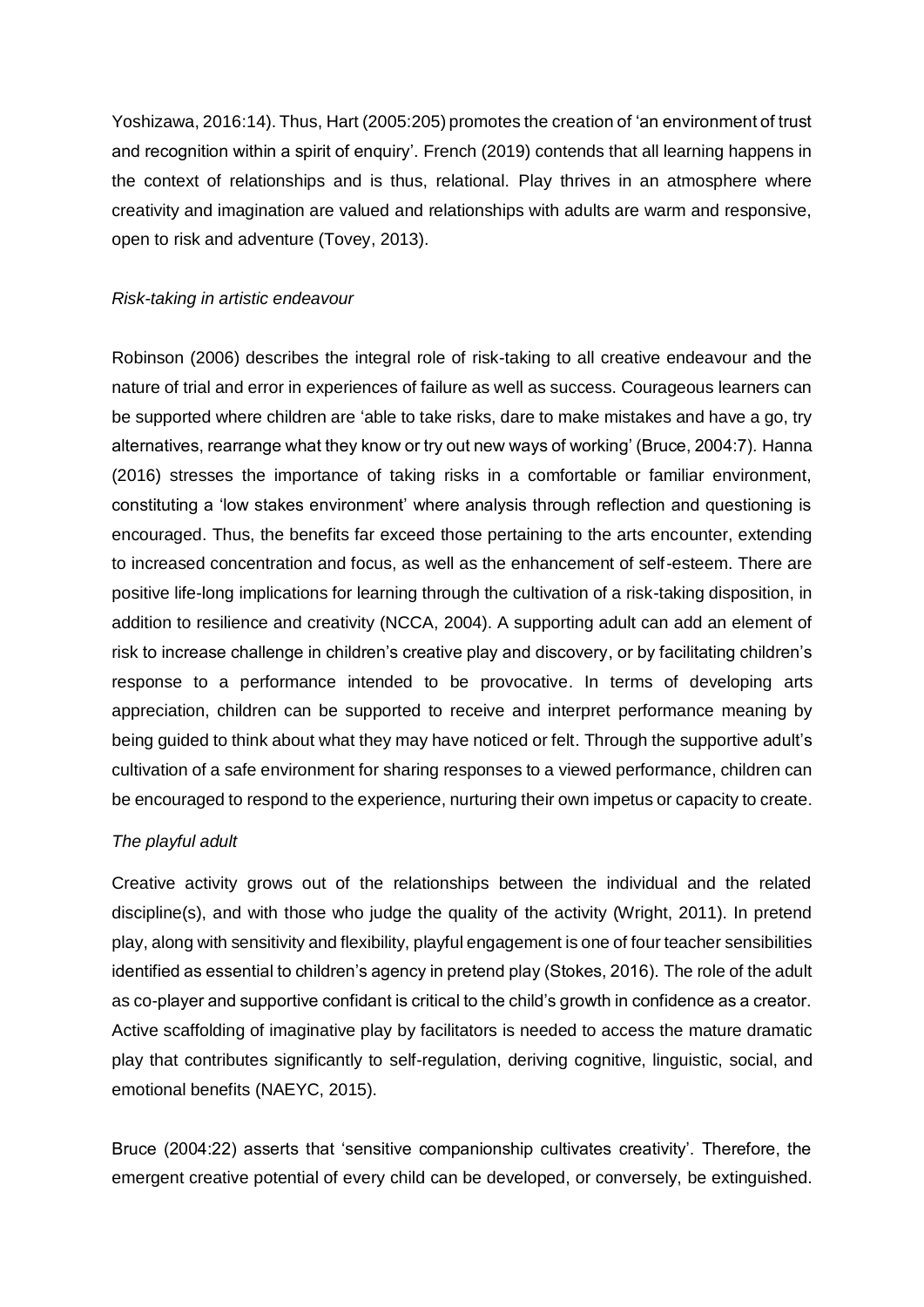Thus, the beginnings of creativity in children must be observed, recognised, and valued (Bruce, 2004). Early childhood educators are not required to be an expert in any area of the arts or to purchase specialist skill or equipment (Barnardos and National Childhood Network, 2019b). Rather, an open disposition to the arts and a curiosity about their potential, along with access to a range of resources, is sufficient. In terms of community-based engagement and resources, local artists and arts centres or services can be accessed free of charge, in addition to subsidised exhibits or performance events. Additional education and training may serve to build both the confidence and understanding of early childhood educators in offering a comprehensive arts curriculum (Barnardos and National Childhood Network, 2019b).

Oreck (2004) found that teachers' self-efficacy and self-image in terms of creativity and artistry influenced the facilitation of arts in schools more than any other characteristic. In this study, teachers expressed a lack of confidence in their arts facilitation skills, as well as a dearth of space, materials, and support from, and the absence of collaboration with experienced colleagues, teaching artists and arts specialists. Where teachers perceive a lack of capability in their own artistry, for example, in visual art, research has shown that this 'has the power to influence, hinder and subsequently alter the art experiences' offered young children (Tutchell, 2014:5). This can result in fewer opportunities to experiment, resulting in a tendency to replace adult-directed, template-driven activity with children's raw, creative talents.

Egan (2019) noted a reticence among students of early childhood to work with materials other than those where the process and the product are pre-determined, due to a lack of confidence in their own creative ability. Self-efficacy has been identified as an influential factor in the kinds of creative experiences educators feel comfortable offering young children (Lindsey, 2016). In cases where teachers' concepts of creativity differ from existing creative behaviours, or the assessment of creative accomplishments, 'teachers may fail to determine, much less nurture, creative aptitude' (Saracho, 2002:433). This highlights the importance of teachers and researchers endorsing similar creative characteristics. It has also been shown that the expertise and enthusiasm of the teacher is one of the major determinants of quality in arts education (Bamford, 2012). Quality is examined through process and product and has been defined as of high value and worth in relation to the resulting skills, attitudes, and performativity of arts education provisions (Bamford, 2012). Ultimately, the facilitation environment can either promote or stifle children's creative thinking capacities and their potential for creativity within the arts.

#### *Relationships in Arts Education*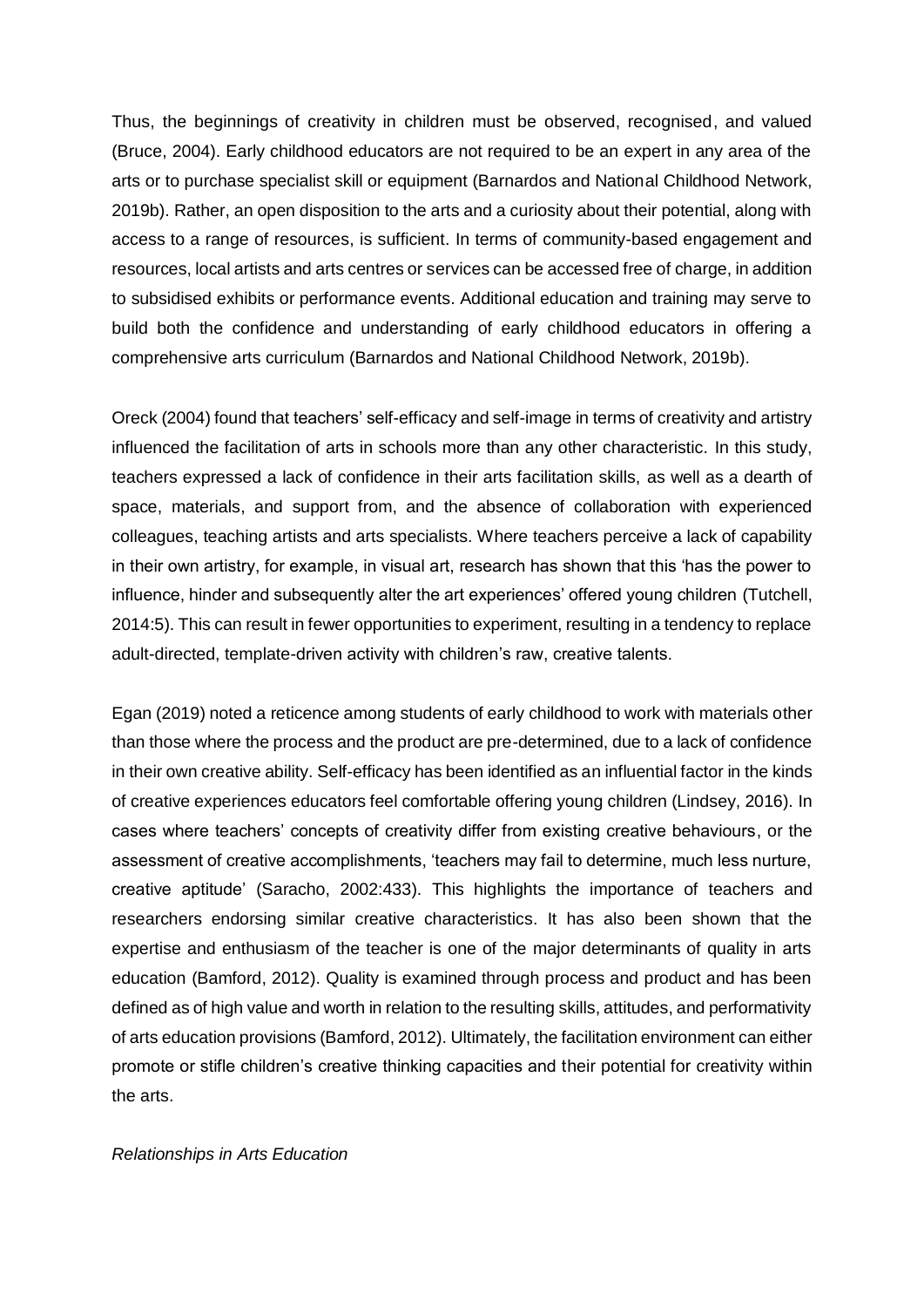Facilitating the arts and play and creative exploration ought to be child-led and determined by the needs, interests, and environment of the child. Children's creative capacities can be broadened through a programme of arts learning that is planned around children's interests (Barnardos and National Childhood Network, 2019b). Learning through 'a reciprocal relationship' where sometimes the child leads the learning, and sometimes the adult leads, helps to foster a respectful understanding of the uniqueness of the child (Aistear, 2009). This model can assist in the establishment of a secure relationship between the adult and the child propelling his/her extensive exploration of their environments in the pursuit of that which interests him/her. Ultimately, Tovey (2013) claims that children play for longer play cycles, and in a richer, more fulfilling way, when they have control of it. Graham (2016) asserts that if the arts activity is child-led, rather than adult-led, the child will engage with it much more deeply. This does not detract, however, from the role of the adult in stimulating, probing, developing, or extending opportunities arising from the child's interest to progress their artistic learning.

The supportive adult can inspire or refresh learning, encouraging innovation and experimentation, potentially adding new elements for the child engaged in artistic exploration and play. Equally, the supportive adult can facilitate an arts education workshop, devise, or host a performance or co-plan an arts residency. Each of these arts aspects represents a point on a continuum, extending from the children's regular facilitator's individual workshop practice, to extensive collaboration with outside arts organisations. Each of the four models of arts education intervention outlined in the Teacher-Artist Partnership Guidelines (2009) can be investigated for its application to early childhood settings. These are:

- 1. Arts experiences available to the public.
- 2. Arts experiences publicly supported by complementary services and resources.
- 3. Arts experiences designed specifically for schools.
- 4. Arts experiences characterised by collaboration between schools and artists or arts organisations, leading to projects or programmes of work distinguished by intensive engagement between the partners.

The models of intervention listed above show increasing investment of time for planning, intervention, and evaluation. The highest level of collaboration, outlined in the fourth model above, has potential to proportionately return the most significant and far-reaching benefits (Teacher-Artist Guidelines, 2009). Where partnerships between artists and those engaged in early childcare and education are cultivated, Kenny and Morrissey's (2016:93) research report can offer useful insight in its recommendations for Teacher-Artist partnerships vis-a-vis the Irish context: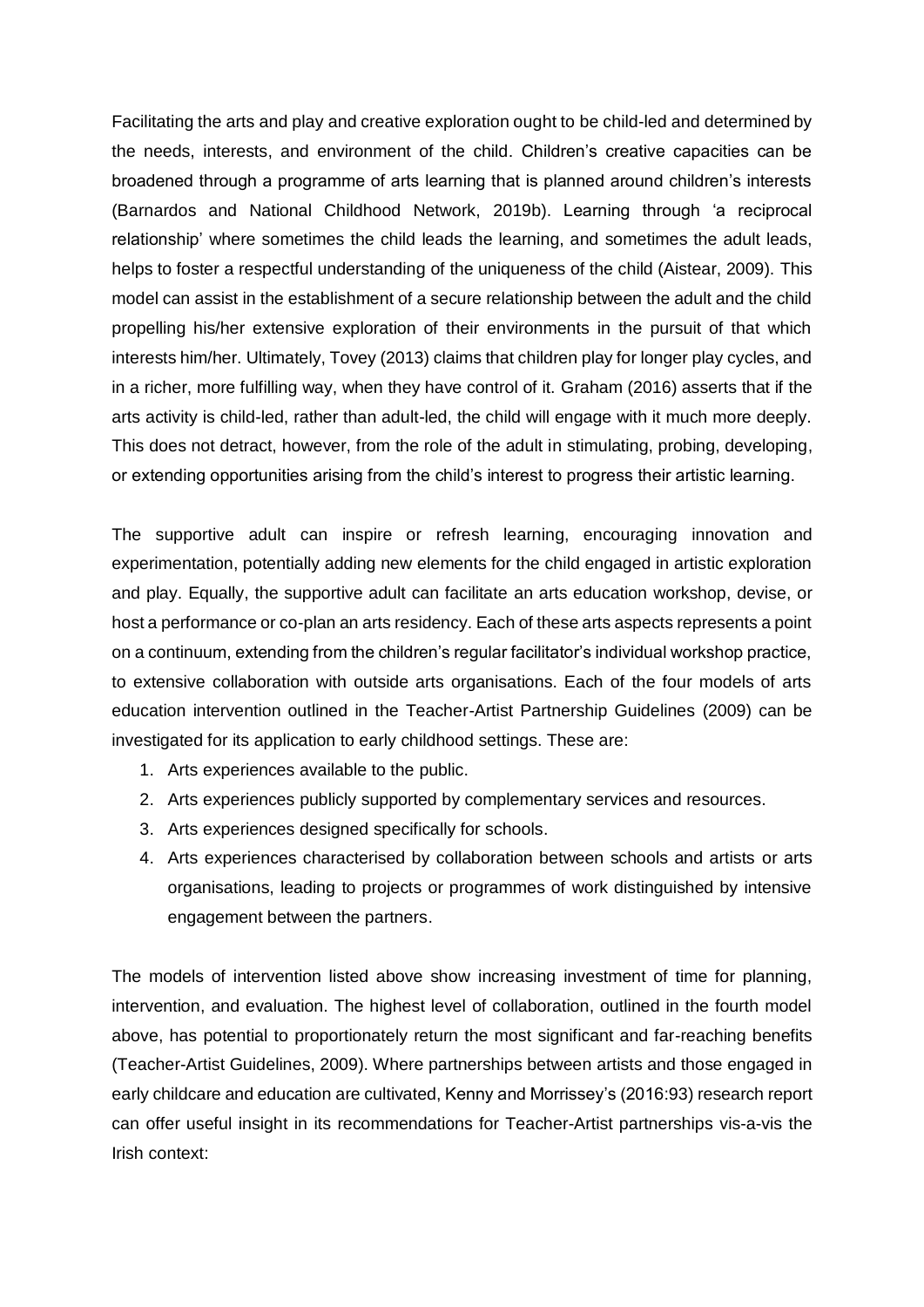- 'Long-term teacher-artist partnerships are preferable to short-term partnerships in order to maximise benefits and for sustainability.
- Experimentation and personal arts experiences should be supported within teacher-artist partnerships in order to promote creativity and best classroom arts practice.
- Clear selection criteria for both teachers and artists to form partnerships need to be drawn up to ensure transparency and quality control.
- Collaboration, mutual respect and acknowledgment of existing skills should be at the heart of all teacher-artist partnerships.'

All relationships take time and space take to develop. The need for the formation of long-term, sustained working relationships between teachers and artists working in partnership has been well established (Bamford, 2012; Kenny, 2010; Kenny and Morrissey, 2016). Space and time must be set aside within pedagogical timetables to build such relationships, much of which is devoted to the planning, resourcing, development, and facilitation of the arts content.

In terms of the quality of arts programmes, Bamford (2012) has identified common characteristics in quality arts programmes. These in are presented in Table 5 below:

Quality Indicators are:

- 1. Active partnerships between schools and arts organisations, and between teachers, artists, and the community.
- 2. Shared responsibility for planning, implementation, and assessment and evaluation.
- 3. Opportunities for public performance, exhibition, and/or presentation.
- 4. A combination of development within the specific art forms (education in the arts) with artistic and creative approaches to learning (education through the arts).
- 5. Provision for critical reflection, problem-solving, and risk-taking.
- 6. Emphasis on collaboration.
- 7. Flexible school structures and permeable boundaries between schools and the community.
- 8. Accessibility to all children.
- 9. Detailed strategies for assessing and reporting on children's learning, experiences, and development.
- 10. Ongoing professional learning for teachers, artists, and the community.

Table 5: Bamford's(2012) Arts Programme Quality Indictors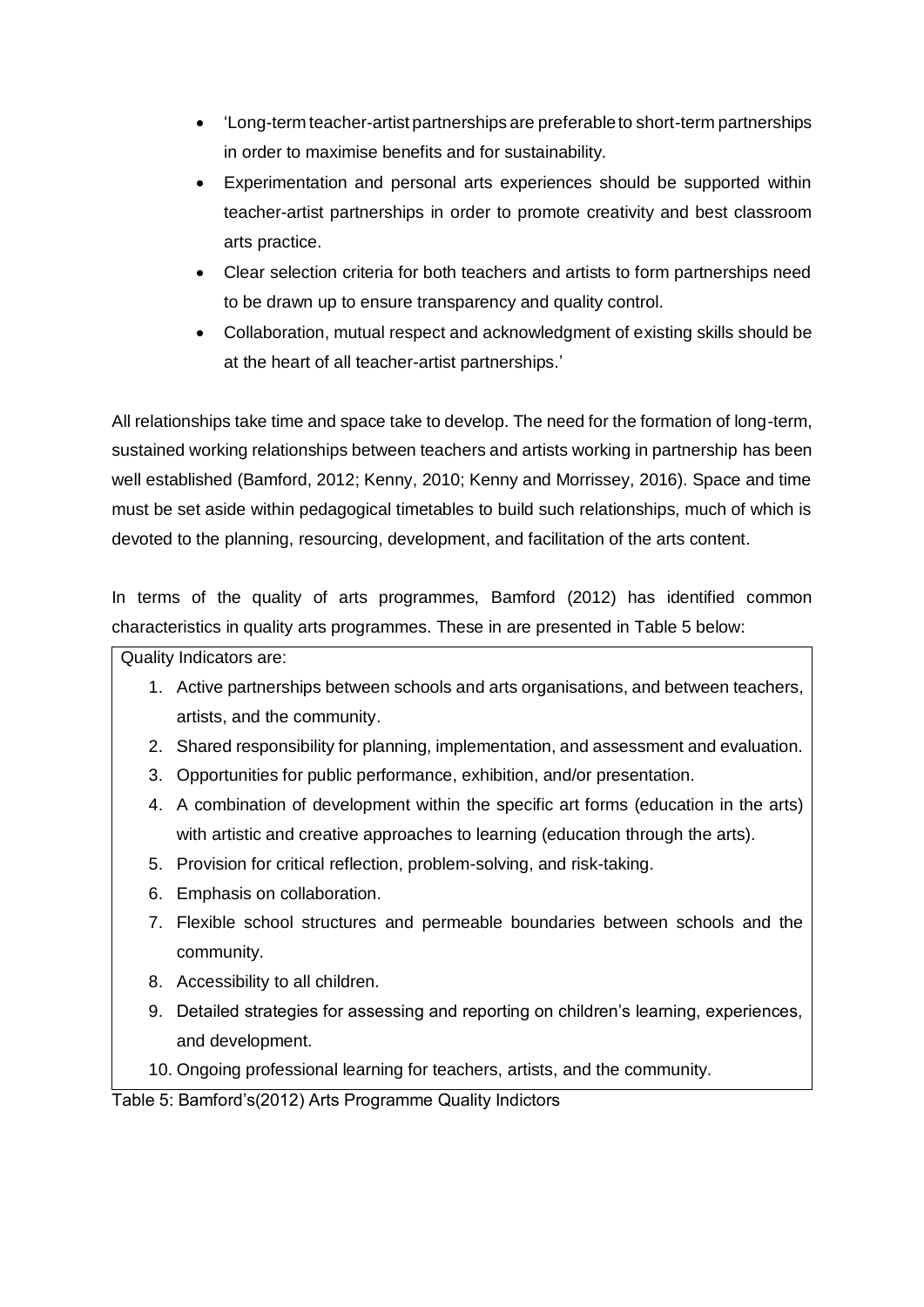The question of equity of access to live performance as part of programmes or encounters for experiencing the arts must be addressed at national level, so that children living further from artistic hubs are not disadvantaged. This represents a budgetary consideration within the regional planning of arts education programmes, including those concerned with early learning and care.

## **Conclusion**

Bruce (2004) argues that play is 'an integrating mechanism' which assists children in coordinating their feelings and ideas and in making sense of their relationships with family, friends, and culture (in Tovey, 2013:18). Creativity enables seeing the world from different perspectives, making new connections between that which is known and that which is felt. In free-flow play a creative idea is developed but it is in a state of flow, with the potential to become an act of creation at that time or in the future (Bruce, 2004).Children can access many types of arts experiences through their play which support their imagination and creativity as they express ideas and share their delight in their discoveries with others (Barnardos and National Children Network, 2019a).

Creative thought processes and their development are ultimately the most important aspects of the arts experiences, rather than the expectation of resultant 'products'. A child's greatest chance of fulfilling his/her creative potential depends on both a challenging and supportive home life and outside educational experience (Runco, 2014). This requires viewing the child's potential access to the arts through play and creativity across all aspects of his or her daily experiences and the environments encountered as part thereof. A partnership approach between each supporting adult in the child's life can, therefore, best support his or her burgeoning play and creativity through the lived experience of the arts.

The role of awareness-raising of the value and benefit playful arts experiences offer in enhancing children's lives is central to ensuring equality of access to the arts for all children (Barnardos and National Childhood Network, 2019b). This discussion paper has served to highlight the general value and specific benefits of arts facilitation promoting play and creativity. The importance of the playful nature of the facilitated arts experiences has been emphasised and its role in building intrinsic motivation, confidence and persistence in young learners in the pursuit of their creative ideas and interests through play, self-expression and collaborative arts explorations.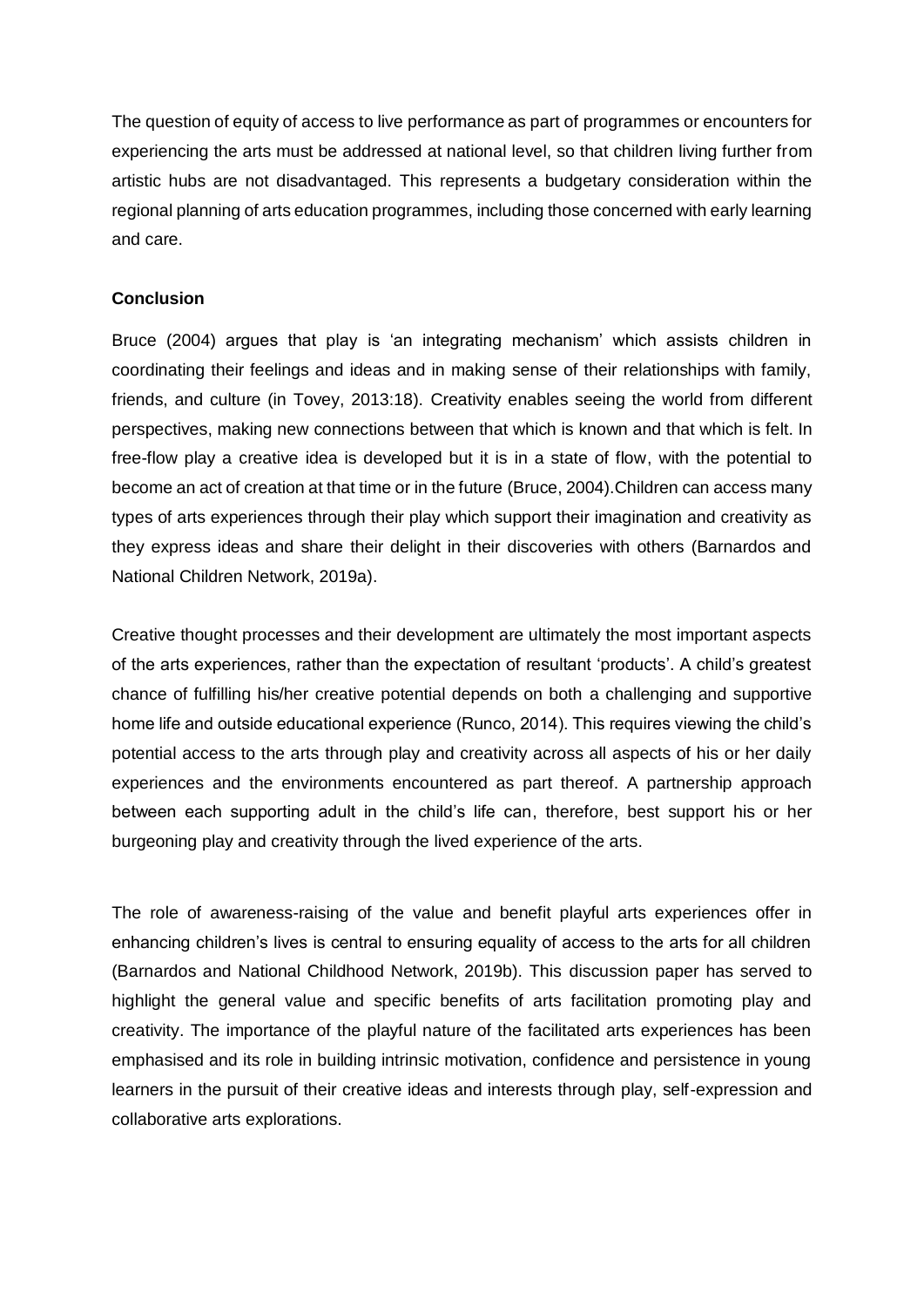#### **List of References**

Anning, A. and Ring, K. (2004) *Making sense of Children's Drawings*. Maidenhead, UK: Open University Press.

Arts Council of Ireland (2008) *Points of Alignment. The Report of the Special Committee on the Arts and Education.* Dublin: Arts Council.

Arts Council of Ireland (2009) *Teacher-Artist Guidelines. Towards Best Practice in Ireland.* Dublin: Department of Education and Skills/ Arts Council of Ireland.

Bamford, A. (2012) The Arts and Cultural Education in Norway 2010-2011. Bodo, Norway: The Norwegian Centre for Arts and Cultural Education (KKS). Available at: [https://kunstkultursenteret.no/wp-content/uploads/2019/01/Arts-and-Cultural-Education-in-](https://kunstkultursenteret.no/wp-content/uploads/2019/01/Arts-and-Cultural-Education-in-Norway-2010-2011.pdf)[Norway-2010-2011.pdf](https://kunstkultursenteret.no/wp-content/uploads/2019/01/Arts-and-Cultural-Education-in-Norway-2010-2011.pdf)

Bandura, A. (1986) *Social Foundations of Thought and Action: Social Cognitive Theory*. Englewood Cliffs, N.J.: Prentice-Hall.

Barnardos (2019a) *Arts Experiences for Young Children*. Dublin: Barnardos and the National Childhood Network.

Barnardos (2019b) *Explore, Play and Learn through the Arts in Pre-school settings*. Dublin: Barnardos and the National Childhood Network.

Bradley, M. Isaacs, B., Livingston, L. Nasser, D. True, A.M., Dillane, M. (2011) 'Maria Montessori in the United Kingdom: 100 Years on', in Miller, L. and Pound, L.(eds.) (2011*) Theories and Approaches to Learning in the Early Years*. London: Sage, 71-85.

Brown, S. (2012) *The changing of the seasons in the child garden*. In Bruce, T. Early Childhood Practice. Froebel Today. London: Sage.

Bruce, T. (2001) *Learning through Play: Babies, Toddlers and the Foundation Years.* London: Hodder Stoughton.

Bruce, T (2004) *Cultivating Creativity: for Babies, Toddlers and young Children*. 2nd edn. London: Hodder Stoughton.

Bruce, T. (2012) *Early Childhood Practice: Froebel Today*. London: Sage.

CECDE (2006) *Síolta: The National Quality Framework for Early Childhood Care and Education in Ireland.* Dublin: Department of Education and Science/ Centre for Early Childhood Development and Education.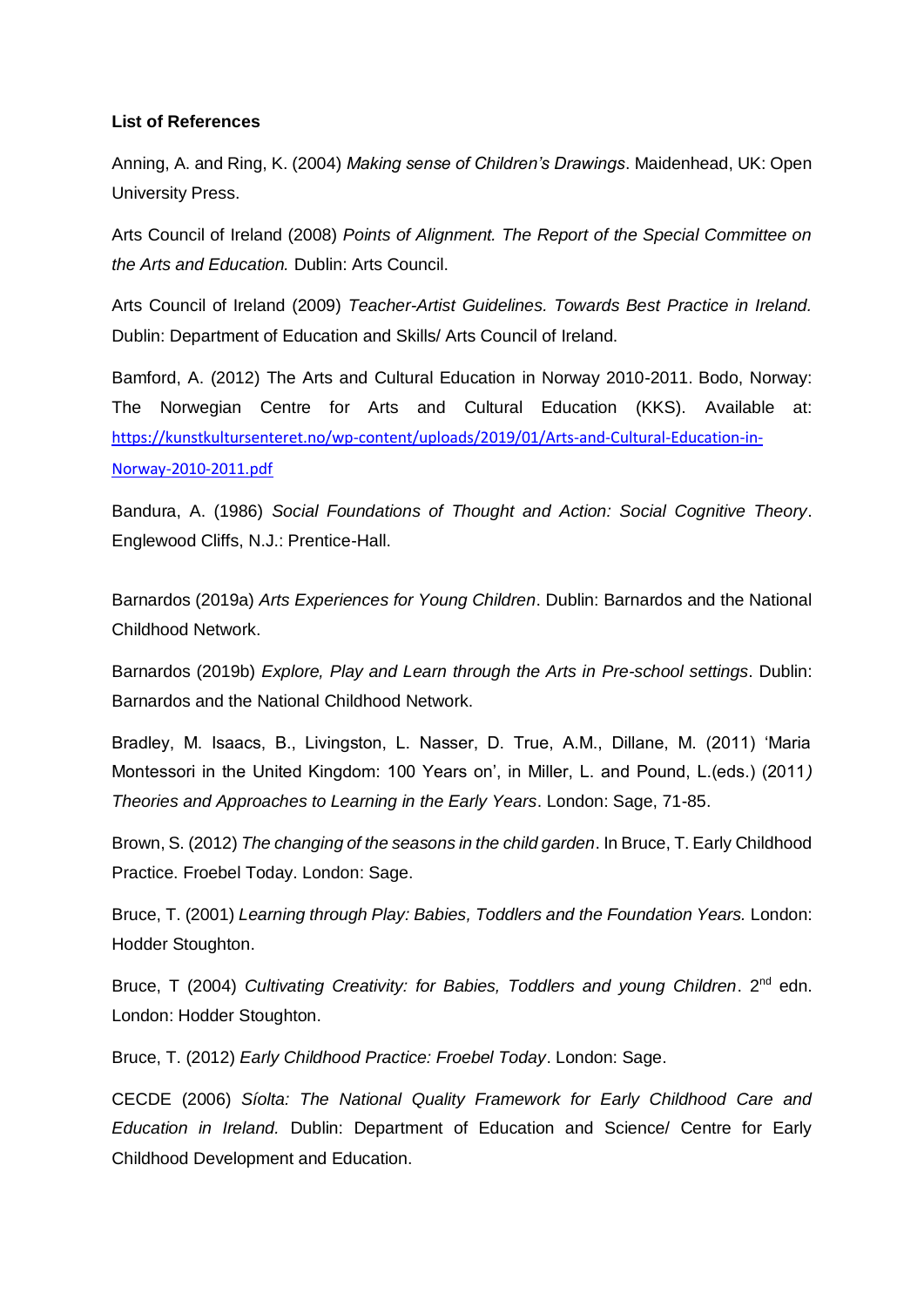CECDE (2007) *Research Digest Síolta. Rights of the Child.* Síolta: The National Quality Framework for Early childhood Education. Dublin: Centre for Early Childhood Development and Education. Available at: [http://siolta.ie/media/pdfs/Research%20Digest%20-](http://siolta.ie/media/pdfs/Research%20Digest%20-%20Rights%20of%20the%20child.pdf) [%20Rights%20of%20the%20child.pdf](http://siolta.ie/media/pdfs/Research%20Digest%20-%20Rights%20of%20the%20child.pdf)

Csikszentmihalyi, M. (1998) 'Society, Culture and Person: A systems view of creativity'. In R.J. Sternberg (Ed) *The Nature of Creativity: current psychological perspectives*, Cambridge, UK: Cambridge University Press, 325-339.

Copple, C. and Bredekamp, eds. (2009.) *Developmentally Appropriate Practice in Early Childhood Programs serving children from birth through Age* 8, third edition. Washington, DC: NAEYC, 1-33.

Courthope Bowen, H. (1894) *Froebel and Education by Self-Activity*. New York: Charles Scribners/ BiblioLife LLC.

Courtney, R. (1989), *Play, Drama and Thought: The Intellectual Background to Dramatic Education*, 4th Edition*.* Toronto, Ontario: Simon and Pierre.

Craft, A. (2000) *Creativity and Possibility in the Early Years*. Open University Press.

Craft, A. (2005) *Creativity in Schools: tensions and dilemmas.* London: Routledge.

Creative Ireland Programme (2017) *Creative youth plan: A plan to enable the creative potential of every child and young person* 2017-2022. Available at: [https://www.creativeireland.gov.ie/sites/default/files/media/file-uploads/2018-](https://www.creativeireland.gov.ie/sites/default/files/media/file-uploads/2018-03/CI_ChildrensPlan_Screen_1.pdf) 03/CI ChildrensPlan Screen 1.pdf

Cremin, T. (2006) Creativity, uncertainty and discomfort: teachers as writers. *Cambridge Journal of Education*, 36 (3), 415-433.

Csikszentmihalyi, M. (2003) 'Key Issues in Creativity and Development', In Sawyer, R.K., John-Steiner, V., Moran, S. Sternberg, R.J., Feldman, D.H., Nakamura, J. and Csikszentmihalyi, M. (Eds) Creativity and Development. Oxford, UK: Oxford University Press, 217-242.

Dansky, J. and Silverman, I. (1973) Effects of play on associative fluency in pre-school aged children, *Developmental Psychology*, 9(1), 38-43.

Delors, J. (1996) *Learning: The Treasure Within. Report to UNESCO of the International Commission on Education for the Twenty-first Century.* Paris: UNESCO Publishing.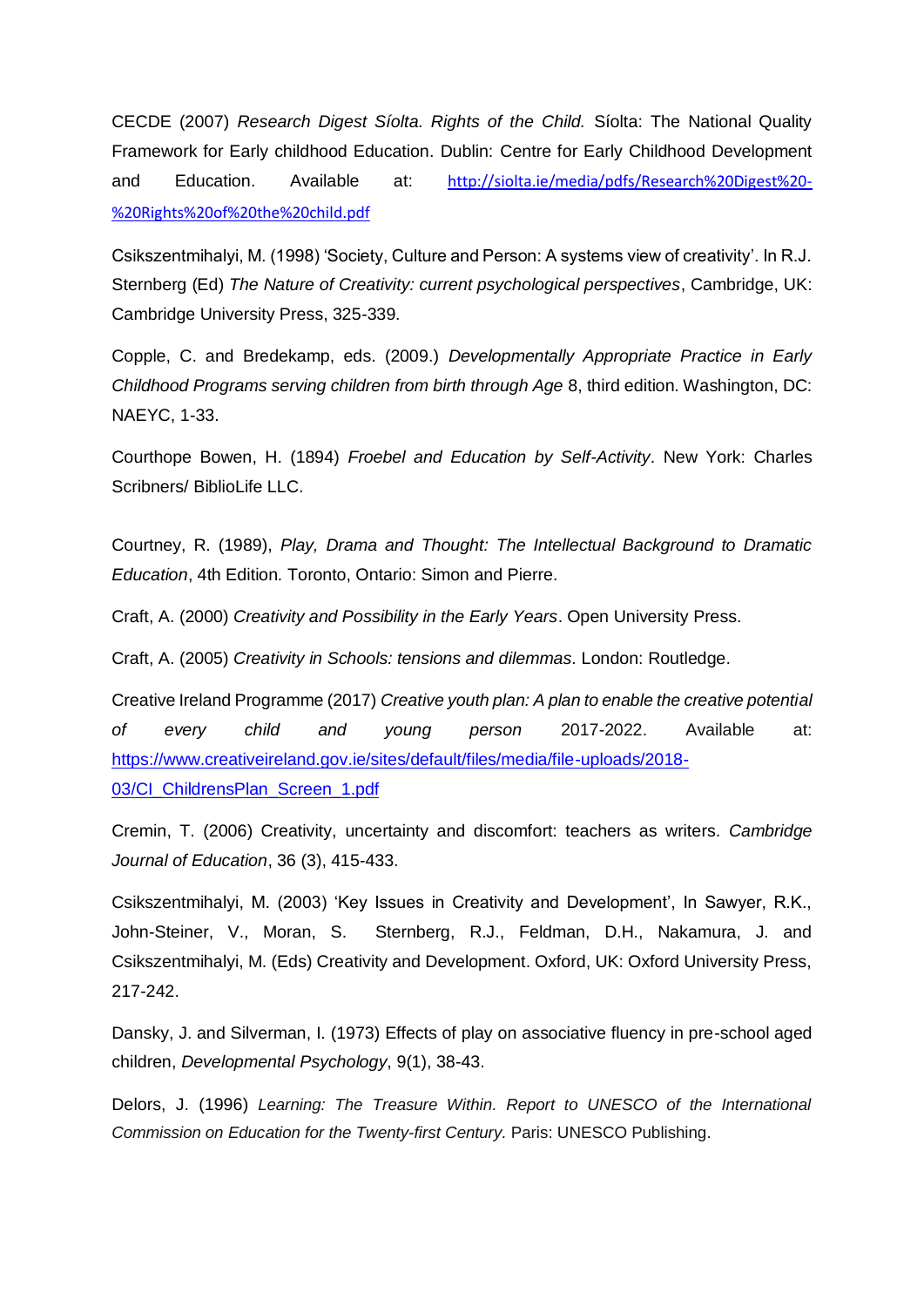Department of Children and Youth Affairs (2013) Right from the Start: Report of the Expert Advisory Group on the Early Years Strategy. Dublin: Department of Children and Youth Affairs/ Government Publications.

Department of Children and Youth Affairs (2016) *Diversity, Equality and Inclusion Charter and Guidelines for Early childhood Care and Education*. Dublin: Department of Children and Youth Affairs/ Government Publications.

Department of Children and Youth Affairs (2018) *Early Years Sector Profile Report 2018-18.*  Dublin: Pobal. Available at: [https://www.pobal.ie/app/uploads/2018/11/Early-Years-Sector-](https://www.pobal.ie/app/uploads/2018/11/Early-Years-Sector-Profile-Report-2017-2018.pdf)[Profile-Report-2017-2018.pdf](https://www.pobal.ie/app/uploads/2018/11/Early-Years-Sector-Profile-Report-2017-2018.pdf)

Department of Education and Science (2000) The *National Children's Strategy: Our Children – Their Lives.* Dublin: The Stationery Office.

Department of Education and Skills (2009) *Artists Schools Guidelines. Towards best practice in Ireland*. DES: Arts Council. [http://artsineducation.ie/wp](http://artsineducation.ie/wp-content/uploads/ArtistsSchools06_English.pdf)[content/uploads/ArtistsSchools06\\_English.pdf](http://artsineducation.ie/wp-content/uploads/ArtistsSchools06_English.pdf)

DES (2018) *A Guide to Early Years Inspection*. Dublin: Inspectorate/ Department of Education and Skills.

Department of Health (2019) *Healthy Ireland Framework 2019-2025*. Dublin: Department of Health/ Government Publications.

Dow, Bergstein, C. (2006), *Dance, Turn, Hop, Learn! Enriching Movement Activities for Preschoolers*. St. Paul, MN: Redleaf Press, 63-64.

Duffy, B. (2003) *Working with children in the Early Years*. London, David Fulton.

Egan, E. (2019) Promoting Inquiry Based Learning (IBL) with a Transdisciplinary Approach (TDA) to the Visual Arts (VA) in Pre-Service Training of Early Years Educators, *OMEP: Theory into Practice,* 2 (6), 25-28.

French, G. (2012) *Early Literacy and Numeracy Matters: Enriching Literacy and Numeracy Experiences in Early Childhood.* Dublin: Barnardos' Training and Resources Service.

French, G. (2019) Key Elements of Good Practice to Support the Learning and Development of Children from Birth to Three. Research Paper Commissioned by the NCCA. Dublin: National Council for Curriculum and Assessment.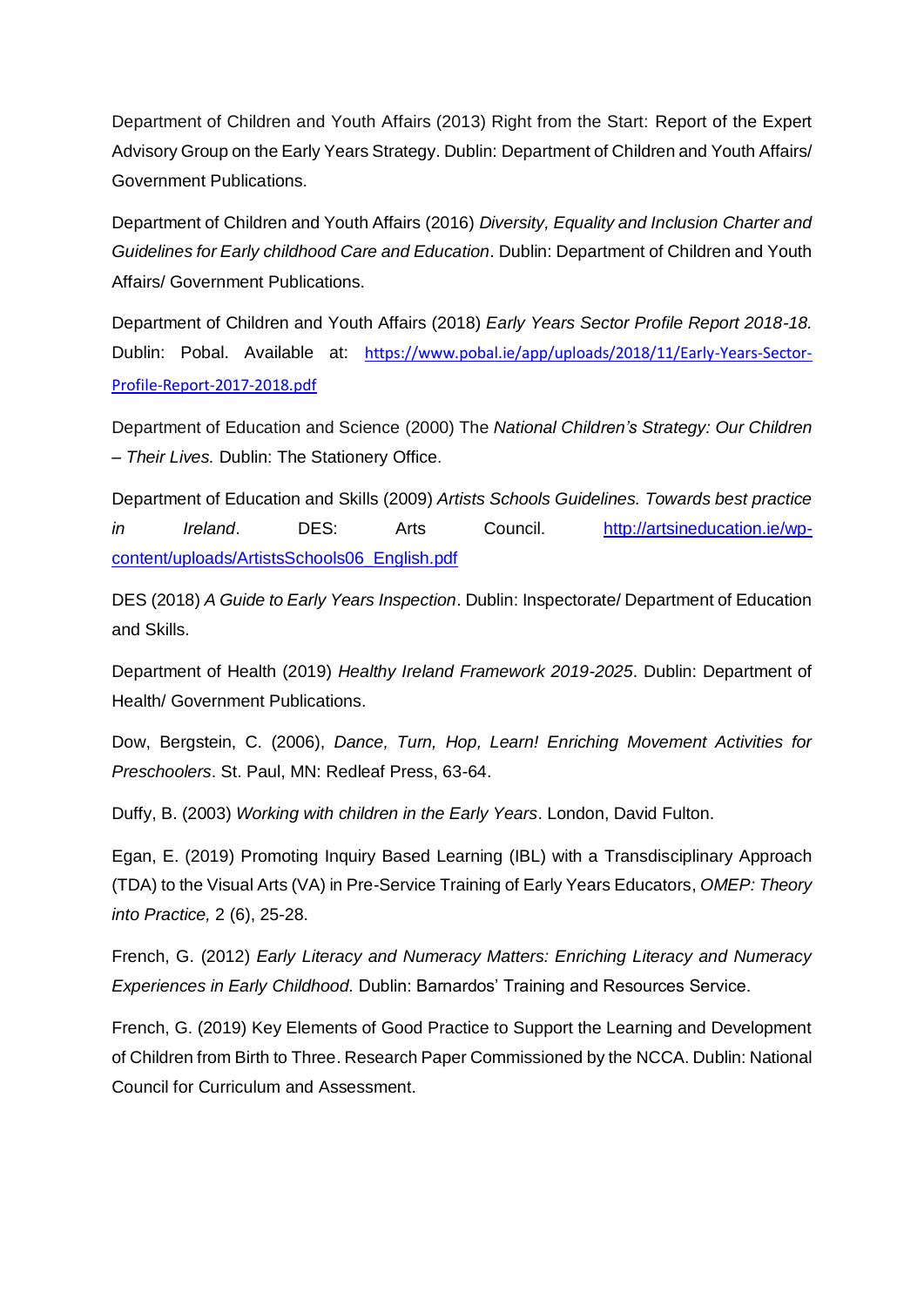Froebel, F. (1826) *The Education of Man.* Translated W.N. Hailmann. New York: Dover Publications.

Froebel, F. (1886) *Autobiography of Friedrich Froebel* (Translated by Michaelis, E. and Moore, H.K.). London: Swan Sonnenschein.

Government of Ireland (2018) *First 5: A Whole-of-Government Strategy for Babies, Young Children and their Families*. Dublin: Department of Children and Youth Affairs/ The Stationery Office.

Graham, I. (2016) Keynote Speaker, Playboard Northern Ireland. *Live out Loud. National Children's Network Conference.* 22 October 2016, Athlone, County Westmeath. Available at: <https://www.youtube.com/watch?v=QHCdLmsRd6Q>

Gupta, A. (2010) 'Who knows, who speaks, who listens?' Abstract book EECERA 20<sup>th</sup> Annual Conference. Knowledge and Voice in Early Childhood: Birmingham, UK 6th – 8th September 2010 EECERA European Early Childhood Education Research Association. Available at: <http://www.eecera.org/documents/pdf/conferences/abstract-books/birmingham-2010.pdf>

Hanna, R. (2016) Keynote Speaker, CCEA Northern Ireland. *Live out Loud. National Children's Network Conference.* 22 October 2016, Athlone, County Westmeath. Available at: <https://www.youtube.com/watch?v=QHCdLmsRd6Q>

Hart, M. (2005) Listening and Learning: Empowering Children in Early Childhood Service in Centre for Early Childhood Development and Education (Ed.) Questions of Quality, Conference Proceedings. Dublin: Centre for Early Childhood Development and Education, 205-213.

Hayes, N. (1993) *Early Childhood: An Introductory Text.* Dublin: Gill and Macmillan.

Hendy, L. and Toon, L. (2001) *Supporting Drama and Imaginative Play in the Early Years*. Buckingham, UK: Open University Publications, McGraw-Hill.

Howard, J. (2018) 'The role of the adult in play and playfulness'. Dublin: National Council for Curriculum and Assessment. Available at: <https://www.ncca.ie/en/early-childhood>

Isbell, R. and Yoshizawa, S. A. (2016) *Nurturing Creativity: An Essential Mindset for Young Children's Learning.* Washington DC: National Association for the Education of Young Children (NAEYC).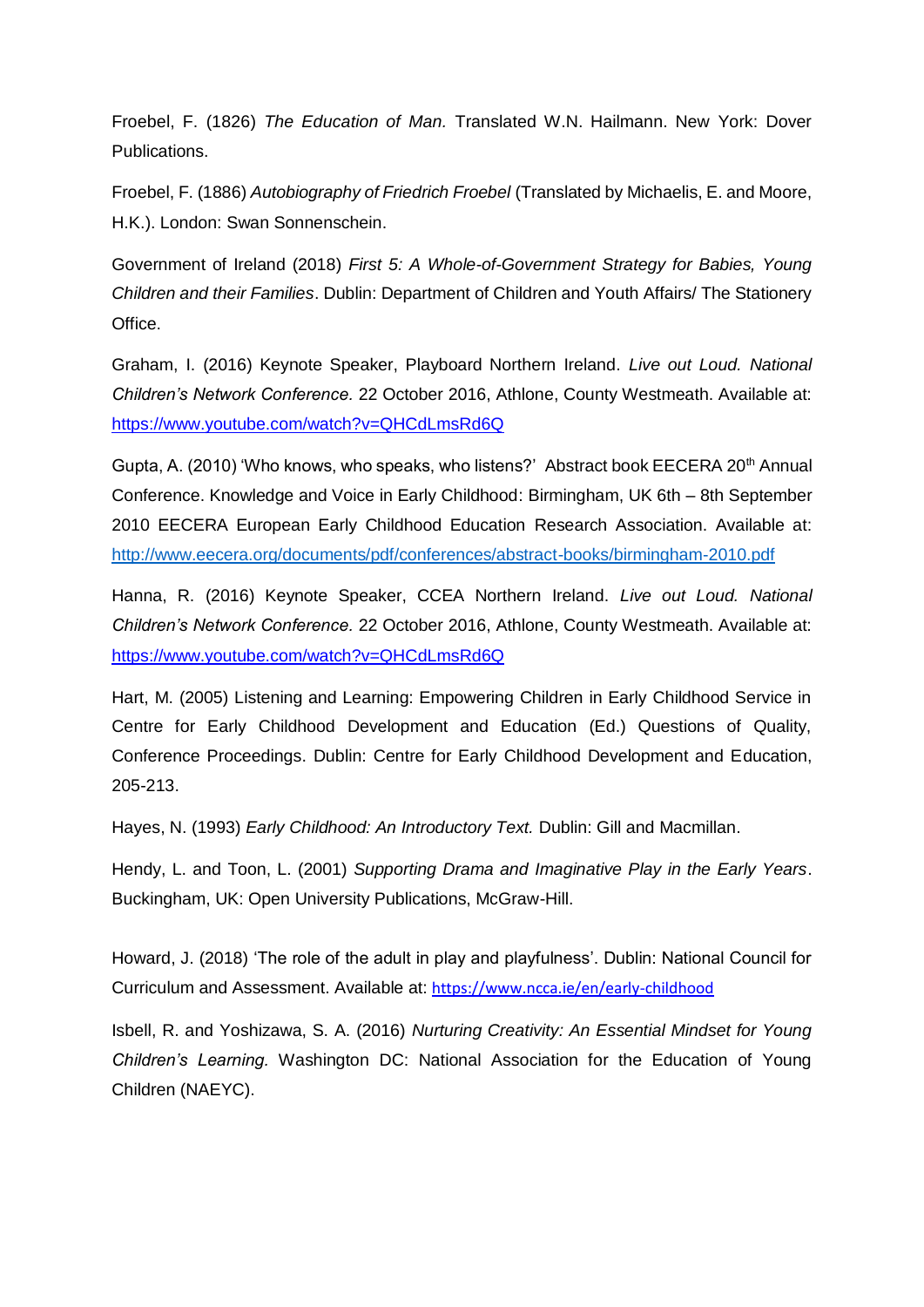Izumi-Taylor, J. (2010) Perspectives of Play in Three nations: A comparative study in Japan, The United States and Sweden, *Early Childhood Research and Practice*, 12 (1).Available at: <http://ecrp.uiuc.edu/v12n1/izumi.html>

Jayatilaka, G. (2010) 'Creative futures: A new deal for the early years sector', in Tims, C. (Ed.) Creative Learning in the Early Years is not just child's play. Born Creative. London: Demos.

Kenny, A. (2010) Too cool for school? Musicians as partners in education. *Irish Educational Studies, 29* (2),153-166. Routledge: London.

Kenny, A. and Morrissey, D. (2016) *Exploring Teacher-Artist Partnership as a Model of CPD for Supporting & Enhancing Arts Education in Ireland: A research report.* Dublin: Government of Ireland. Available at[: http://artsineducation.ie/wp-content/uploads/Research-Report.pdf](http://artsineducation.ie/wp-content/uploads/Research-Report.pdf)

Kohl, M. (1994) *Preschool Art: It's the Process not the product.* Beltsville, MD. Gryphon House.

Kress, G. (1997) *Before Writing: Rethinking the paths to literacy*. London: Routledge.

Kudryavtsev, V. (2011) The phenomenon of Child Creativity, International Journal of Early Years Education, 19(1), 45-53.

Laughlin-Hughes, J. (1897) *Froebel's Educational Laws for All Teachers.* New York: D. Appleton and Company/ International Education Series.

Lindsay, G. (2016) Do visual art experiences in early childhood settings foster educative growth or stagnation? *International Art in Early Childhood Research Journal,* 5(1), 1-14.

Lindqvist, G. (2001) When small children play: how adults dramatize and children create meaning, *Early Years,* 21 (1): 7-14.

Lubart, T. (2001) Models of the Creative Process: Past, Present and Future, *Creative Research Journal, 13(3-4), 295-308.* Available at: [https://www.tandfonline.com/doi/abs/10.1207/S15326934CRJ1334\\_07](https://www.tandfonline.com/doi/abs/10.1207/S15326934CRJ1334_07)

Lubart, T. (2016) Creative and Convergent Thinking: Reflections, Connection and Practical Considerations, *RUDN Journal of Psychology and Pedagogics*, Peoples' Friendship University of Russia. Issue 4, 7-15.

Michaels, E. and Keatley Moore, H. (1891) *Froebel's Letters on the Kindergarten*. London: Swan Sonnenschein and co.

Montessori, M. (1949) *The Absorbent Mind.* Madras, *India:* Theosophical Publications.

Moyles, J. (1989) *Just Playing: The role and status of play in early childhood education.*  Buckingham, UK: Open University Press.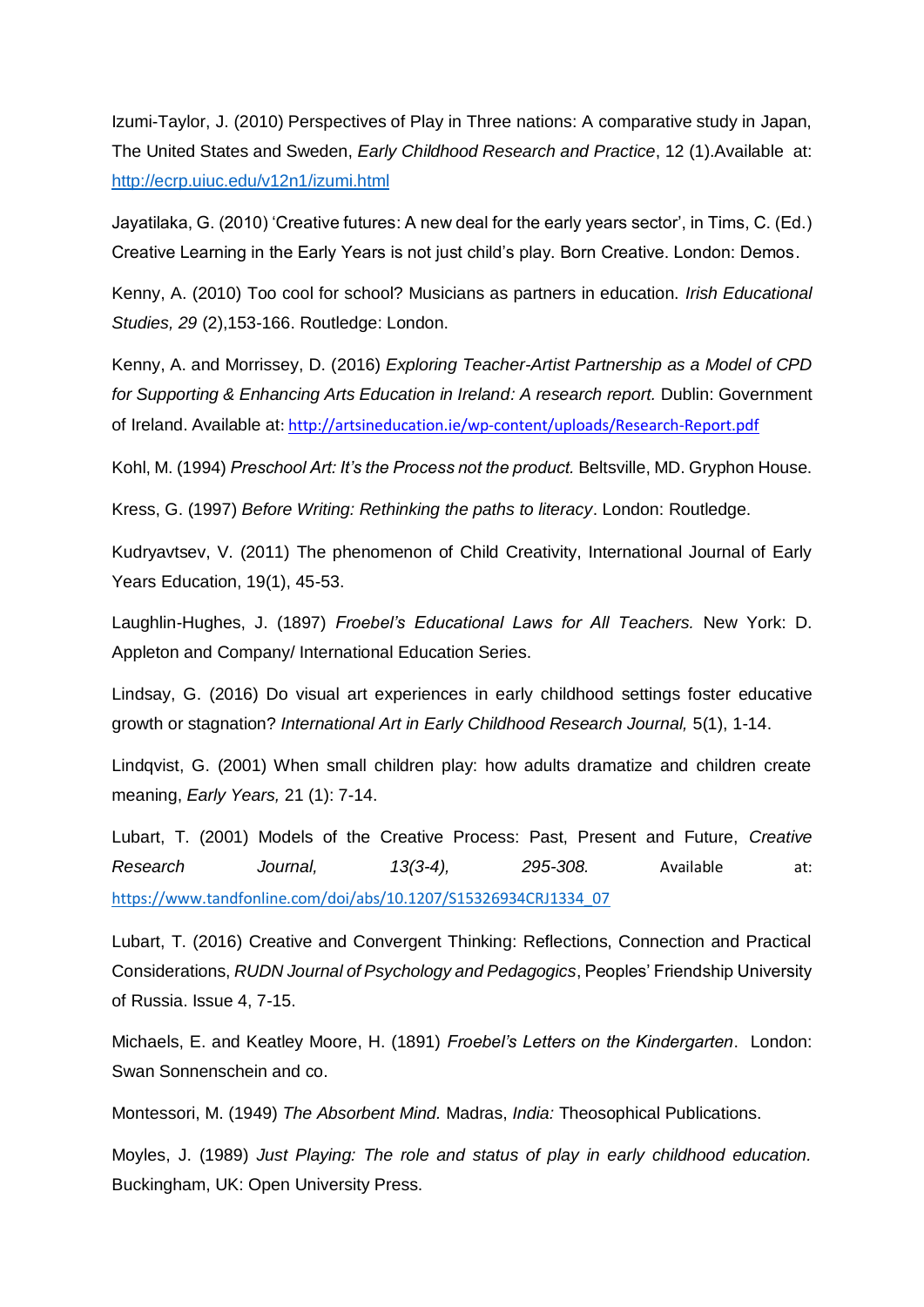NACCCE (1999) All our Futures: Creativity, Culture and Education. National Advisory Committee on Creative and Cultural Education. Available at:

[https://www.creativitycultureeducation.org/publication/all-our-futures-creativity-culture-and](https://www.creativitycultureeducation.org/publication/all-our-futures-creativity-culture-and-education/)[education/](https://www.creativitycultureeducation.org/publication/all-our-futures-creativity-culture-and-education/) (Accessed on 14 July 2020)

NAEYC (2015) *Expressing Creativity in Preschool*. Washington, DC: National Association for the Education of Young Children.

National Education Association (2011) 'Preparing 21<sup>st</sup> Century Students for a Global Society: An Educator's Guide to the Four Cs'. [\(http://www.nea.org/assets/docs/A-Guide-To-Four-](http://www.nea.org/assets/docs/A-Guide-To-Four-Cs.pdf)[Cs.pdf.](http://www.nea.org/assets/docs/A-Guide-To-Four-Cs.pdf))

NCCA (2004) *Towards a Framework for Early Learning. A Consultative Document*. Dublin: National Council for Curriculum and Assessment.

NCCA (2006) *Síolta: The National Quality Framework for Early Childhood Education*. Dublin: National Council for Curriculum and Assessment.

NCCA (2009) *Aistear: The Early Childhood Curricular Framework*. Dublin: National Council for Curriculum and Assessment.

NCCA (2020) *Draft Primary Curriculum Framework: For consultation*. Dublin: National Council for Curriculum and Assessment/Primary Curriculum Review and Development.

Neelands, J. and Goode, T. (1998) *Beginning Drama 11-14.* London: David Fulton.

Oreck, B. (2004) The Artistic and Professional Development of Teachers: A study of teachers' attitudes towards and use of the arts in teaching. *Journal of Teacher Education*, 55 (1), 55- 69. Available at[: https://journals-sagepub-com.jproxy.nuim.ie/doi/pdf/10.1177/0022487103260072](https://journals-sagepub-com.jproxy.nuim.ie/doi/pdf/10.1177/0022487103260072)

Parker, L. (2018) *Exploring Clay: A Froebelian Approach*. Roehampton, UK: Froebel Trust.

<https://www.creativeeuropeireland.eu/content/resources/24.%20EarlyChildhoodArts.pdf>

Perkins, K. (1981) *The mind's best work.* Cambridge, MA: Harvard University Press.

Robinson, K. (2006) *Do Schools Kill Creativity?* TED talk. [https://www.ted.com/talks/sir\\_ken\\_robinson\\_do\\_schools\\_kill\\_creativity/transcript](https://www.ted.com/talks/sir_ken_robinson_do_schools_kill_creativity/transcript)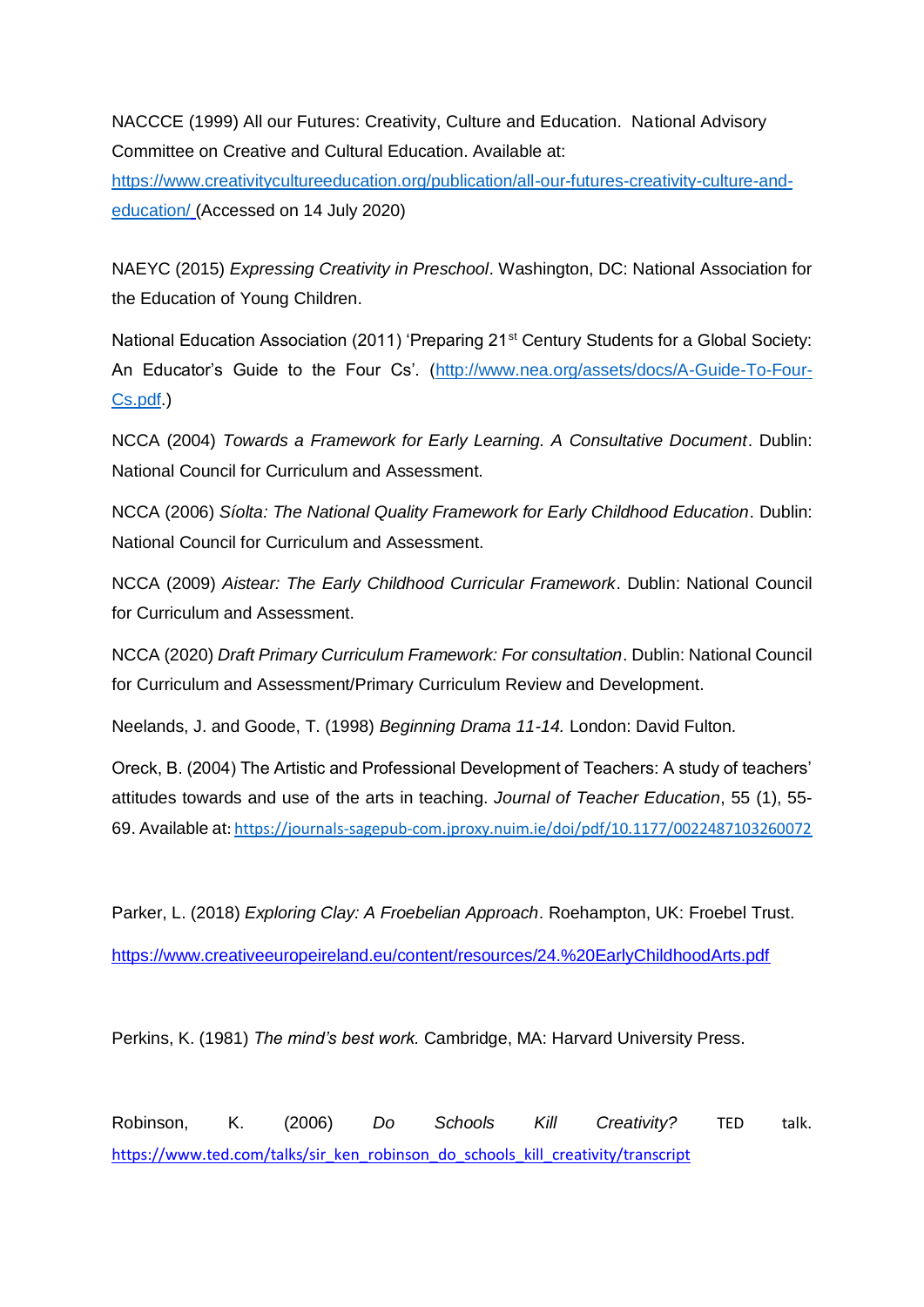Rogers, M. and French, G. (2013) *Early Childhood Arts: Three Perspectives*. Dublin: Arts Council of Ireland.

Rogers, M (2014) *Better Start – Start Strong.* Dublin: DCYA/ Pobal.

[http://www.startstrong.ie/files/Margaret\\_Rogers\\_Better\\_start\\_Intro\\_Start\\_Strong\\_Dec\\_14.pdf](http://www.startstrong.ie/files/Margaret_Rogers_Better_start_Intro_Start_Strong_Dec_14.pdf)

Rogoff, B. (2003) *The Cultural Nature of Human Development*. Oxford, UK: Oxford University Press.

Runco, M.A. (2014) 'Educational Perspectives', In *Creativity: Theories and Themes: Research, Development and Practice.* 2<sup>nd</sup> edition. London: Elsevier, 171-204

Saracho, O.N. (1992) The relationship between preschool children's cognitive style and play. Implications for creativity. *The Creativity Research Journal*, 5(1): 35-47.

Saracho, O. N. (2002) 'Young Children's Creativity and Pretend Play', *Early Child Development and Care*, Vol. 172, 431-438.

Smyth, E. (2016) *Arts and Cultural Participation among Children and Young People: Insights from the Growing Up in Ireland Study*. Economic Social Research Institute. Dublin: Arts Council.

Steiner, R. (1922) *The Education of the Child*. Anthrosophic Press.

Stokes, T. (2016) '*What is pretend play?' Investigating the perceptions of young children and other key stakeholders in school-based pretend play.* Unpublished doctoral thesis. Belfast: Queen's University Library.

Thomson, P. 'Dance and Creativity', In Runco, M.A. and Pritzker, S.R. (2011) *Encyclopaedia of Creativity: Two-Volume Set.* London: Elsevier.

Tagore, R. (1929) Ideals of Education, *The Visva-Bharati Quaterly*, April-July, 73-74.

Tovey, H. (2013) *Bringing the Froebel Approach to your Early Years Practice.* Oxon, UK: Routledge/David Fulton.

Tutchell, S. (2014) *Young Children as Artists: Art and Design in the Early Years and Key Stage 1.* London: David Fulton Publishers.

Vincent-Lancrin, S., González-Sancho, C., Bouckaert, M., De Luca, F., Fernandes-Barrerra, M., Jacotin, G., Urgel, J., and Quentin, V. (2019) *Educational Research and Innovation.*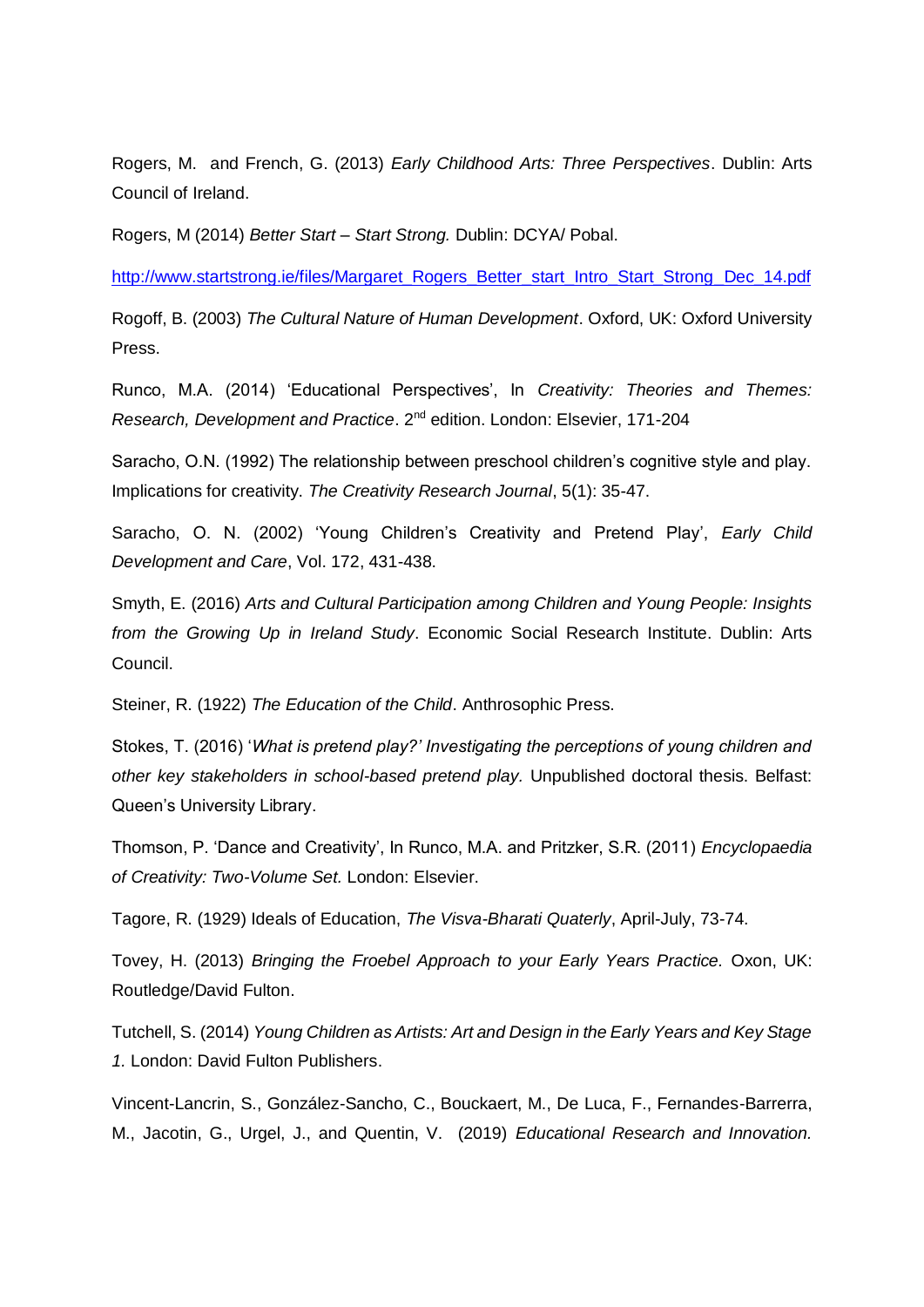*Fostering Students' Creative and Critical Thinking: What it means in school.* Paris: Educational Research and Innovation OECD.

Vygotsky, L.S. (1978) *Mind in Society: The development of higher psychological processes*. Cambridge, MA: Harvard University Press.

Vygotsky, L. S. (1997) Educational Psychology. 2<sup>nd</sup> edition. Boca Raton FL: St Lucie Press.

Wallas, G. (1926) *The Art of Thought.* New York: Harcourt.

Weisberg, R. W. (1986) *Creativity, genius and other myths.* New York: Freeman.

Weisberg, R.W. (1993) *Beyond the myth of genius*. New York: Freeman.

Whitehead, D. and Jameson, H (2010) 'Play beyond the foundation stage', in Moyles, J. (Ed.) (2010) *The Excellence of Play*, 3rd Edition. Berkshire, UK: Open University Press, 95-107.

Whitebread, D. (2014) 'The importance of self-regulation for learning from birth', in Moylett, H. (Ed.) *Characteristics of Effective Learning: Helping young children become learners for life*. Maidenhead, UK: Open University Press,15-35.

Wright, S. (2001) Guiding Learning Processes in the Integration of the Arts. *Contemporary Issues in Early Childhood*, 2 (2), 225-239.

Wright, S. (2010) *Understanding Creativity in Early Childhood.* London: Sage.